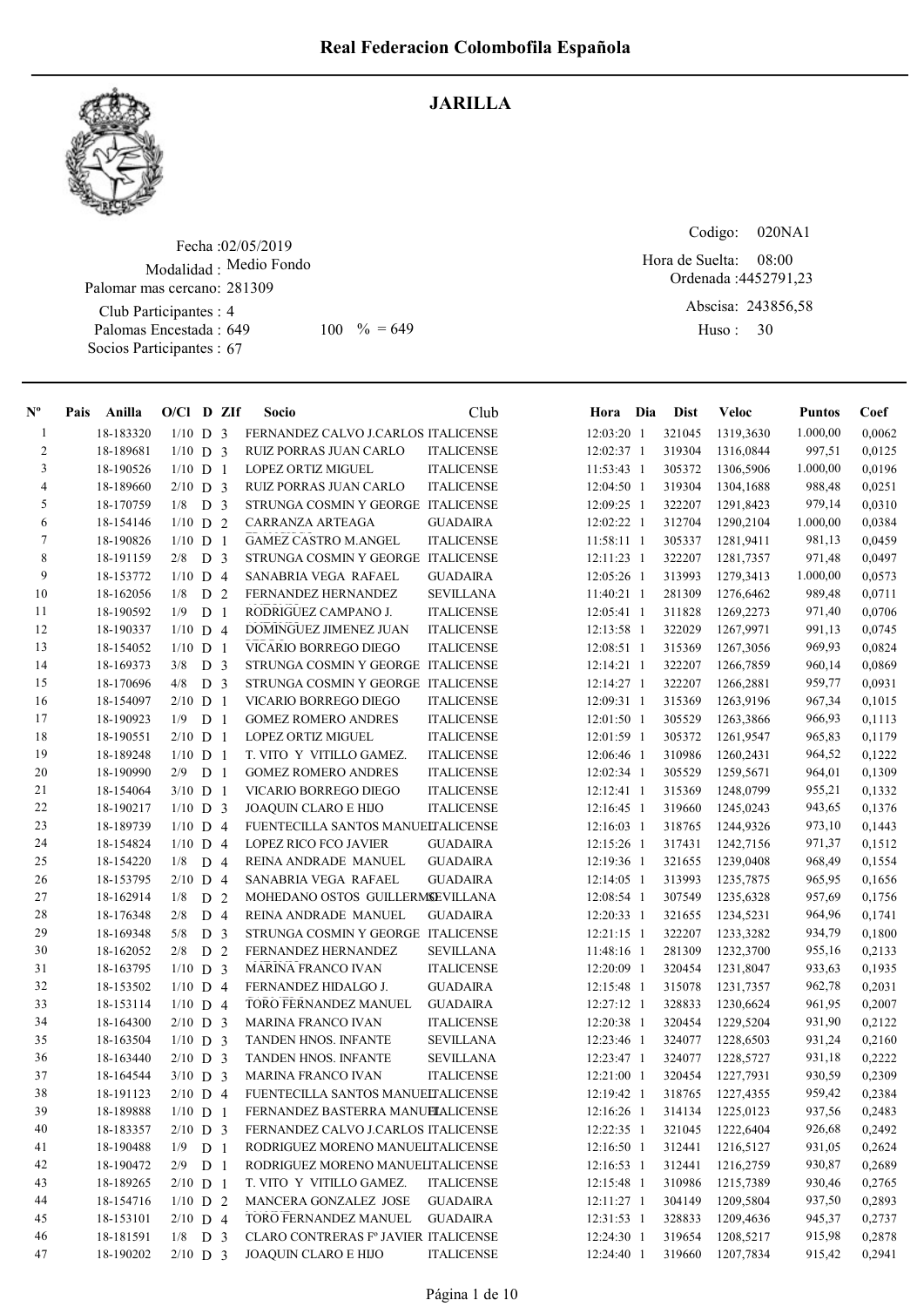|                           | JARILLA 020NA192 02/05/2019 |                          |                |                |                                                 |                                       |                          |     |                  |                        |                  |                  |
|---------------------------|-----------------------------|--------------------------|----------------|----------------|-------------------------------------------------|---------------------------------------|--------------------------|-----|------------------|------------------------|------------------|------------------|
| $\mathbf{N}^{\mathbf{o}}$ | Anilla<br>Pais              | $O/C1$ D ZIf             |                |                | <b>Socio</b>                                    | Club                                  | Hora                     | Dia | <b>Dist</b>      | <b>Veloc</b>           | <b>Puntos</b>    | Coef             |
| 48                        | 18-190523                   | $3/10$ D 1               |                |                | LOPEZ ORTIZ MIGUEL                              | <b>ITALICENSE</b>                     | 12:13:36 1               |     | 305372           | 1204,1483              | 921,59           | 0,3144           |
| 49                        | 18-153052                   | $2/10$ D 2               |                |                | CARRANZA ARTEAGA                                | <b>GUADAIRA</b>                       | 12:20:16 1               |     | 312704           | 1201,4754              | 931,22           | 0,3134           |
| 50                        | 18-190331                   | $2/10$ D 4               |                |                | <b>DOMINGUEZ JIMENEZ JUAN</b>                   | <b>ITALICENSE</b>                     | 12:28:30 1               |     | 322029           | 1199,3631              | 937,48           | 0,3105           |
| 51                        | 18-190384                   | $1/10$ D 4               |                |                | DAVALOS LOZANO JOSE                             | <b>ITALICENSE</b>                     | 12:28:02 1               |     | 321378           | 1199,0225              | 937,21           | 0,3174           |
| 52                        | 18-189039                   | $4/10$ D 1               |                |                | <b>LOPEZ ORTIZ MIGUEL</b>                       | <b>ITALICENSE</b>                     | 12:14:55 1               |     | 305372           | 1197,9287              | 916,83           | 0,3406           |
| 53                        | 18-190559                   | $5/10$ D 1               |                |                | <b>LOPEZ ORTIZ MIGUEL</b>                       | <b>ITALICENSE</b>                     | 12:15:34 1               |     | 305372           | 1194,8820              | 914,50           | 0,3471           |
| 54                        | 18-190903                   | $2/10$ D 4               |                |                | DAVALOS LOZANO JOSE                             | <b>ITALICENSE</b>                     | 12:29:38 1               |     | 321378           | 1191,9075              | 931,65           | 0,3361           |
| 55                        | 18-153513                   | $2/10$ D 4               |                |                | FERNANDEZ HIDALGO J.                            | <b>GUADAIRA</b>                       | 12:24:24 1               |     | 315078           | 1191,6717              | 931,47           | 0,3491           |
| 56                        | 18-181989                   | $3/10$ D 4               |                |                | FUENTECILLA SANTOS MANUELTALICENSE              |                                       | 12:27:38 1               |     | 318765           | 1191,0512              | 930,98           | 0,3514           |
| 57                        | 18-189740                   | $4/10$ D 4               |                |                | FUENTECILLA SANTOS MANUELTALICENSE              |                                       | 12:27:40 1               |     | 318765           | 1190,9029              | 930,87           | 0,3576           |
| 58                        | 18-154058                   | $4/10$ D 1               |                |                | VICARIO BORREGO DIEGO                           | <b>ITALICENSE</b>                     | 12:25:09 1               |     | 315369           | 1189,3985              | 910,30           | 0,3678           |
| 59                        | 18-189702                   | $3/10$ D 3               |                |                | RUIZ PORRAS JUAN CARLO                          | <b>ITALICENSE</b>                     | 12:28:46 1               |     | 319304           | 1188,0342              | 900,46           | 0,3696           |
| 60                        | 18-164795                   | 1/9                      | D <sub>3</sub> |                | INFANTE MARQUEZ MIGUEL                          | <b>SEVILLANA</b>                      | 12:33:06 1               |     | 324378           | 1187,7627              | 900,25           | 0,3699           |
| 61                        | 18-154113                   | $2/10$ D 4               |                |                | LOPEZ RICO FCO JAVIER                           | <b>GUADAIRA</b>                       | 12:27:23 1               |     | 317431           | 1187,1757              | 927,95           | 0,3843           |
| 62                        | 18-189851                   | $2/10$ D 1               |                |                | FERNANDEZ BASTERRA MANUELALICENSE               |                                       | 12:25:26 1               |     | 314134           | 1183,4761              | 905,77           | 0,3947           |
| 63                        | 18-190533                   | 1/8                      | D <sub>1</sub> |                | LOPEZ PELICANO JOSEMIGUEL ITALICENSE            |                                       | $12:18:07$ 1             |     | 305110           | 1182,0624              | 904,69           | 0,4130           |
| 64                        | 18-163607                   | 2/9                      | D <sub>3</sub> |                | INFANTE MARQUEZ MIGUEL SEVILLANA                |                                       | $12:34:51$ 1             |     | 324378           | 1180,2001              | 894,52           | 0,3946           |
| 65                        | 18-162015                   | $1/10$ D 2               |                |                | HIPONA ARAUJO RAFAEL                            | <b>SEVILLANA</b>                      | 11:58:56 1               |     | 281844           | 1179,5926              | 914,26           | 0,4612           |
| 66                        | 18-162016                   | $2/10$ D 2               |                |                | HIPONA ARAUJO RAFAEL                            | <b>SEVILLANA</b>                      | 11:59:13 1               |     | 281844           | 1178,1955              | 913,18           | 0,4683           |
| 67                        | 18-153077                   | $3/10$ D 2               |                |                | CARRANZA ARTEAGA                                | <b>GUADAIRA</b>                       | 12:25:26 1               |     | 312704           | 1178,0887              | 913,09           | 0,4285           |
| 68                        | 18-189622                   | $1/9$ D 2                |                |                | FALCON JIMENEZ J. ANTONIO ITALICENSE            |                                       | 12:24:25 1               |     | 311322           | 1177,3917              | 912,55           | 0,4368           |
| 69                        | 18-189071                   | $1/10$ D 3               |                |                | RUIZ GARCIA MANUEL                              | <b>ITALICENSE</b>                     | 12:31:21 1               |     | 319471           | 1177,3392              | 892,35           | 0,4320           |
| 70                        | 18-162436                   | 1/9                      | D 4            |                | GONZALEZ RECACHA NATALIASEVILLANA               |                                       | 12:32:30 1               |     | 320753           | 1177,0752              | 920,06           | 0,4365           |
| 71                        | 18-199183                   | $3/10$ D 4               |                |                | SANABRIA VEGA RAFAEL                            | <b>GUADAIRA</b>                       | 12:26:47 1               |     | 313993           | 1176,9588              | 919,97           | 0,4522           |
| 72<br>73                  | 18-190362                   | $3/10$ D 4               |                |                | DOMINGUEZ JIMENEZ JUAN<br>HIPONA ARAUJO RAFAEL  | <b>ITALICENSE</b><br><b>SEVILLANA</b> | 12:33:49 1<br>11:59:40 1 |     | 322029<br>281844 | 1176,0752<br>1175,9833 | 919,28           | 0,4472           |
| 74                        | 18-162021<br>18-154901      | $3/10$ D 2<br>$5/10$ D 1 |                |                | VICARIO BORREGO DIEGO                           | <b>ITALICENSE</b>                     | $12:28:17$ 1             |     | 315369           | 1175,5072              | 911,46<br>899,67 | 0,5180<br>0,4693 |
| 75                        | 18-190576                   | 2/9                      | D <sub>1</sub> |                | RODRIGUEZ CAMPANO J.                            | <b>ITALICENSE</b>                     | 12:25:24 1               |     | 311828           | 1174,9359              | 899,23           | 0,4810           |
| 76                        | 18-190589                   | 3/9                      | D <sub>1</sub> |                | RODRIGUEZ CAMPANO J.                            | <b>ITALICENSE</b>                     | 12:25:26 1               |     | 311828           | 1174,7884              | 899,12           | 0,4874           |
| 77                        | 18-154117                   | $3/10$ D 4               |                |                | <b>LOPEZ RICO FCO JAVIER</b>                    | <b>GUADAIRA</b>                       | 12:30:30 1               |     | 317431           | 1173,4972              | 917,26           | 0,4851           |
| 78                        | 18-163012                   | 1/8                      | D <sub>1</sub> |                | MUJICA RODRIGUEZ JOSE                           | <b>SEVILLANA</b>                      | 12:16:31 1               |     | 300928           | 1173,1324              | 897,85           | 0,5184           |
| 79                        | 18-197777                   | $1/10$ D 4               |                |                | GUISADO CONEJERO MANUEL LA CAMPIÑA              |                                       | 12:36:58 1               |     | 324833           | 1172,8234              | 916,74           | 0,4864           |
| 80                        | 18-163528                   | $1/10$ D 3               |                |                | INFANTE VAYQUEZ AMPARO                          | <b>SEVILLANA</b>                      | 12:36:35 1               |     | 324378           | 1172,8039              | 888,91           | 0,4933           |
| 81                        | 18-153509                   | $3/10$ D 4               |                |                | FERNANDEZ HIDALGO J.                            | <b>GUADAIRA</b>                       | 12:28:47 1               |     | 315078           | 1172,2379              | 916,28           | 0,5142           |
| 82                        | 18-190354                   | $4/10$ D 4               |                |                | DOMINGUEZ JIMENEZ JUAN                          | <b>ITALICENSE</b>                     | 12:34:56 1               |     | 322029           | 1171,2985              | 915,54           | 0,5093           |
| 83                        | 18-163266                   | 2/9                      | D <sub>4</sub> |                | GONZALEZ RECACHA NATALIASEVILLANA               |                                       | 12:33:52 1               |     | 320753           | 1171,2013              | 915,47           | 0,5175           |
| 84                        | 18-190303                   | $5/10$ D 4               |                |                | <b>DOMINGUEZ JIMENEZ JUAN</b>                   | <b>ITALICENSE</b>                     | 12:35:02 1               |     | 322029           | 1170,8726              | 915,21           | 0,5217           |
| 85                        | 18-190492                   | 3/9                      | D <sub>1</sub> |                | RODRIGUEZ MORENO MANUELITALICENSE               |                                       | 12:27:27 1               |     | 312441           | 1168,2221              | 894,09           | 0,5441           |
| 86                        | 18-189645                   | $4/10$ D 3               |                |                | RUIZ PORRAS JUAN CARLO                          | <b>ITALICENSE</b>                     | 12:33:30 1               |     | 319304           | 1167,4735              | 884,87           | 0,5387           |
| 87                        | 18-189611                   | $2/9$ D 2                |                |                | FALCON JIMENEZ J. ANTONIO ITALICENSE            |                                       | 12:26:43 1               |     | 311322           | 1167,2386              | 904,68           | 0,5589           |
| 88                        | 18-181647                   | $1/10$ D 1               |                |                | GUTIERREZ GUTIERREZ PACO ITALICENSE             |                                       | 12:23:40 1               |     | 307718           | 1167,0721              | 893,21           | 0,5720           |
| 89                        | 18-163791                   | $4/10$ D 3               |                |                | <b>MARINA FRANCO IVAN</b>                       | <b>ITALICENSE</b>                     | 12:34:45 1               |     | 320454           | 1166,3476              | 884,02           | 0,5555           |
| 90                        | 18-197733                   | $2/10$ D 4               |                |                | GUISADO CONEJERO MANUEL LA CAMPIÑA              |                                       | 12:38:55 1               |     | 324833           | 1164,6238              | 910,33           | 0,5541           |
| 91                        | 18-189242                   | $3/10$ D 1               |                |                | T. VITO Y VITILLO GAMEZ.                        | <b>ITALICENSE</b>                     | 12:27:08 1               |     | 310986           | 1164,1602              | 890,99           | 0,5852           |
| 92                        | 18-183347                   | $3/10$ D 3               |                |                | FERNANDEZ CALVO J.CARLOS ITALICENSE             |                                       | 12:35:49 1               |     | 321045           | 1163,9797              | 882,22           | 0,5731           |
| 93                        | 18-153141                   | $3/10$ D 4               |                |                | TORO FERNANDEZ MANUEL                           | <b>GUADAIRA</b>                       | 12:42:44 1               |     | 328833           | 1163,0500              | 909,10           | 0,5656           |
| 94<br>95                  | 18-181130                   | 1/9                      | D <sub>1</sub> |                | <b>BENNANE BOUROUIN</b><br>RODRIGUEZ CAMPANO J. | <b>SEVILLANA</b>                      | 12:24:14 1<br>12:28:24 1 |     | 307144<br>311828 | 1162,3969              | 889,64           | 0,6121           |
| 96                        | 18-190564<br>18-170749      | 4/9<br>6/8               | D <sub>1</sub> | 3              | STRUNGA COSMIN Y GEORGE ITALICENSE              | <b>ITALICENSE</b>                     | 12:37:24 1               |     | 322207           | 1161,8033<br>1161,5249 | 889,18<br>880,36 | 0,6093<br>0,5959 |
| 97                        | 18-162654                   | $1/10$ D 1               |                |                | RODRIGUEZ YAGUE JOSE LUIS SEVILLANA             |                                       | 12:32:51 1               |     | 316888           | 1161,4000              | 888,87           | 0,6122           |
| 98                        | 18-182963                   | 3/9                      | D <sub>3</sub> |                | INFANTE MARQUEZ MIGUEL SEVILLANA                |                                       | 12:39:22 1               |     | 324378           | 1161,1192              | 880,06           | 0,6042           |
| 99                        | 18-163939                   | 1/7                      | D <sub>4</sub> |                | ALBA PEREZ MANUEL                               | <b>SEVILLANA</b>                      | 12:33:44 1               |     | 317245           | 1158,9564              | 905,90           | 0,6241           |
| 100                       | 18-162440                   | 3/9                      | D <sub>4</sub> |                | GONZALEZ RECACHA NATALIASEVILLANA               |                                       | 12:37:09 1               |     | 320753           | 1157,3264              | 904,62           | 0,6235           |
| 101                       | 18-189933                   | $1/10$ D 4               |                |                | T.LOPEZ COLLANTES E HIJO.                       | <b>ITALICENSE</b>                     | 12:39:37 1               |     | 323425           | 1156,6728              | 904,11           | 0,6246           |
| 102                       | 18-190595                   | $5/9$ D 1                |                |                | RODRIGUEZ CAMPANO J.                            | <b>ITALICENSE</b>                     | 12:29:40 1               |     | 311828           | 1156,3461              | 885,01           | 0,6542           |
| 103                       | 18-190307                   | 6/10                     |                | $\overline{4}$ | DOMINGUEZ JIMENEZ JUAN                          | <b>ITALICENSE</b>                     | 12:38:40 1               |     | 322029           | 1155,6065              | 903,28           | 0,6397           |
| 104                       | 18-181623                   | $2/10$ D 1               |                |                | GUTIERREZ GUTIERREZ PACO ITALICENSE             |                                       | 12:26:26 1               |     | 307718           | 1154,9531              | 883,94           | 0,6759           |
| 105                       | 18-153022                   | $4/10$ D 2               |                |                | CARRANZA ARTEAGA                                | <b>GUADAIRA</b>                       | 12:30:52 1               |     | 312704           | 1154,4573              | 894,78           | 0,6716           |
| 106                       | 18-189659                   | $5/10$ D 3               |                |                | RUIZ PORRAS JUAN CARLO                          | <b>ITALICENSE</b>                     | 12:36:41 1               |     | 319304           | 1154,0413              | 874,69           | 0,6639           |
| 107                       | 18-164310                   | $5/10$ D 3               |                |                | <b>MARINA FRANCO IVAN</b>                       | <b>ITALICENSE</b>                     | 12:37:51 1               |     | 320454           | 1153,3345              | 874,16           | 0,6678           |
| 108                       | 18-189097                   | $2/10$ D 3               |                |                | RUIZ GARCIA MANUEL                              | <b>ITALICENSE</b>                     | 12:37:14 1               |     | 319471           | 1152,3542              | 873,41           | 0,6761           |
| 109                       | 18-198168                   | $1/10$ D 2               |                |                | JIMENEZ DIZ JOAQUIN                             | LA CAMPIÑA                            | 12:22:57 1               |     | 302777           | 1151,4623              | 892,46           | 0,7200           |
| 110                       | 18-181178                   | $2/9$ D 1                |                |                | <b>BENNANE BOUROUIN</b>                         | <b>SEVILLANA</b>                      | 12:26:46 1               |     | 307144           | 1151,3582              | 881,19           | 0,7163           |
| 111                       | 18-154953                   | $4/10$ D 4               |                |                | TORO FERNANDEZ MANUEL                           | <b>GUADAIRA</b>                       | 12:45:51 1               |     | 328833           | 1150,3691              | 899,18           | 0,6751           |
| 112                       | 18-163801                   | 6/10                     |                | 3              | <b>MARINA FRANCO IVAN</b>                       | <b>ITALICENSE</b>                     | 12:38:53 1               |     | 320454           | 1149,0611              | 870,92           | 0,6990           |
| 113                       | 18-181586                   | $2/8$ D 3                |                |                | CLARO CONTRERAS Fº JAVIER ITALICENSE            |                                       | 12:38:16 1               |     | 319654           | 1148,7326              | 870,67           | 0,7070           |
| 114                       | 18-190048                   | $1/9$ D 3                |                |                | RODRIGUEZ UFANO JESUS                           | <b>ITALICENSE</b>                     | 12:38:28 1               |     | 319690           | 1148,0369              | 870,14           | 0,7132           |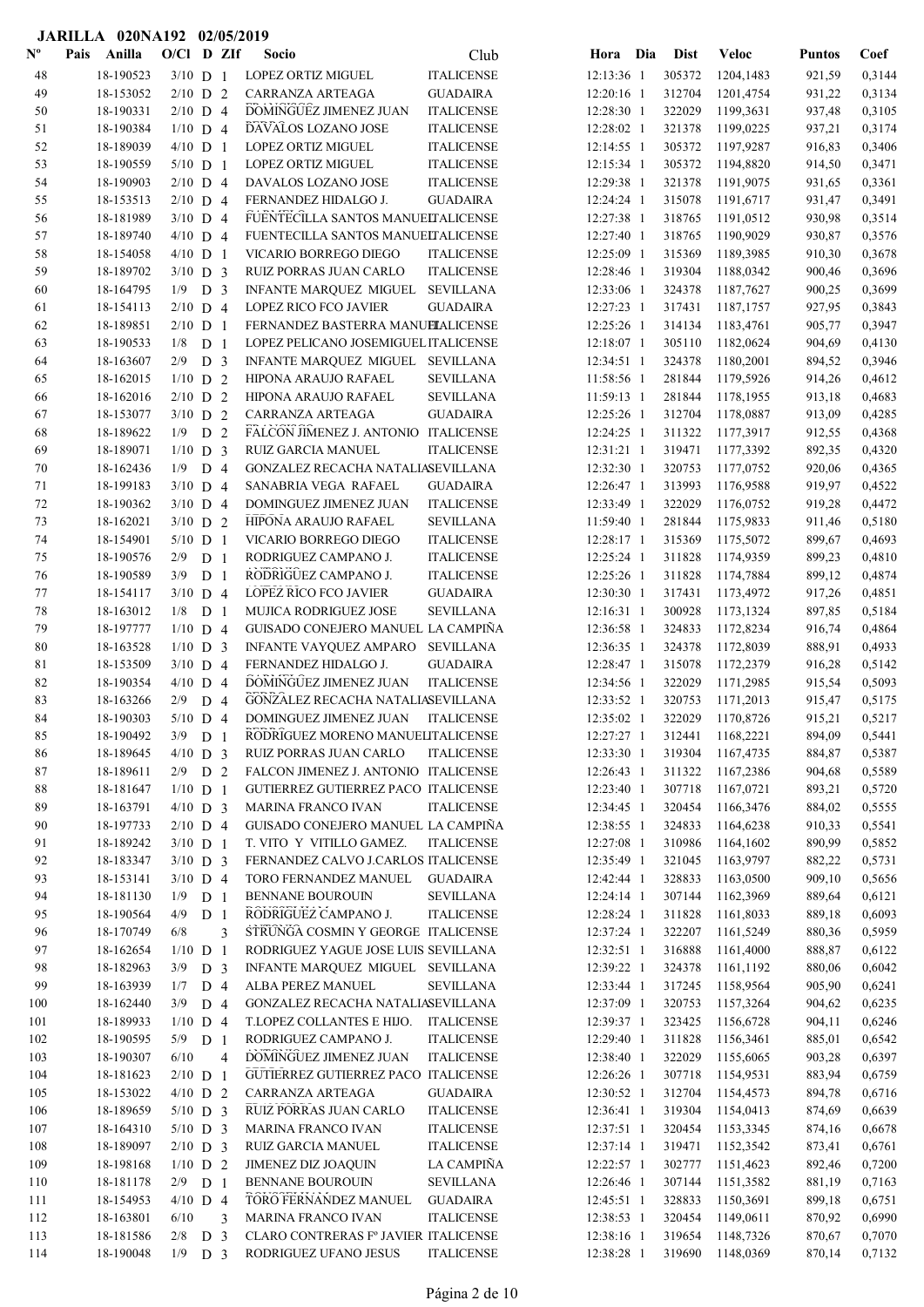|                           |      | JARILLA 020NA192 02/05/2019 |                          |                       |                |                                                                            |                                    |                          |     |                  |                        |                  |                  |
|---------------------------|------|-----------------------------|--------------------------|-----------------------|----------------|----------------------------------------------------------------------------|------------------------------------|--------------------------|-----|------------------|------------------------|------------------|------------------|
| $\mathbf{N}^{\mathbf{o}}$ | Pais | Anilla                      | $O/C1$ D ZIf             |                       |                | Socio                                                                      | Club                               | Hora                     | Dia | <b>Dist</b>      | <b>Veloc</b>           | <b>Puntos</b>    | Coef             |
| 115                       |      | 18-162704                   | $2/10$ D 1               |                       |                | RODRIGUEZ YAGUE JOSE LUIS SEVILLANA                                        |                                    | 12:36:12 1               |     | 316888           | 1147,3135              | 878,09           | 0,7258           |
| 116                       |      | 18-189029                   | 2/8                      | D <sub>1</sub>        |                | LOPEZ PELICANO JOSEMIGUEL ITALICENSE                                       |                                    | 12:26:02 1               |     | 305110           | 1146,8864              | 877,77           | 0,7604           |
| 117                       |      | 18-198055                   | 1/9                      | D <sub>4</sub>        |                | SUAREZ GONZALEZ FRANCISCOA CAMPIÑA                                         |                                    | 12:43:35 1               |     | 325155           | 1146,5942              | 896,23           | 0,7197           |
| 118                       |      | 18-189931                   | $2/10$ D 4               |                       |                | T.LOPEZ COLLANTES E HIJO.                                                  | ITALICENSE                         | 12:42:16 1               |     | 323425           | 1145,8137              | 895,62           | 0,7297           |
| 119                       |      | 18-189527                   | 1/9                      | D <sub>2</sub>        |                | T. HERMANOS DOMINGUEZ                                                      | <b>ITALICENSE</b>                  | 12:20:18 1               |     | 298254           | 1145,8087              | 888,07           | 0,7980           |
| 120                       |      | 18-189505                   | 2/9                      | D <sub>2</sub>        |                | T. HERMANOS DOMINGUEZ                                                      | <b>ITALICENSE</b>                  | 12:20:25 1               |     | 298254           | 1145,2954              | 887,68           | 0,8047           |
| 121                       |      | 18-190906                   | $3/10$ D 4               |                       |                | DAVALOS LOZANO JOSE                                                        | <b>ITALICENSE</b>                  | 12:40:45 1               |     | 321378           | 1144,7124              | 894,76           | 0,7530           |
| 122                       |      | 18-162078                   | 3/8                      | D <sub>2</sub>        |                | FERNANDEZ HERNANDEZ                                                        | <b>SEVILLANA</b>                   | $12:06:12$ 1             |     | 281309           | 1142,6036              | 885,59           | 0,8674           |
| 123                       |      | 18-197764                   | $3/10$ D 4               |                       |                | GUISADO CONEJERO MANUEL LA CAMPIÑA                                         |                                    | 12:44:20 1               |     | 324833           | 1142,4373              | 892,98           | 0,7573           |
| 124                       |      | 18-189854                   | $3/10$ D 1               |                       |                | FERNANDEZ BASTERRA MANUELALICENSE                                          |                                    | 12:35:00 1               |     | 314134           | 1142,3055              | 874,26           | 0,7895           |
| 125                       |      | 18-153085                   | $5/10$ D 2               |                       |                | CARRANZA ARTEAGA<br>ROBLEDO CID JORGE                                      | <b>GUADAIRA</b>                    | 12:33:45 1               |     | 312704           | 1142,2977              | 885,35           | 0,7995           |
| 126                       |      | 18-154249                   | $1/10$ D 4               | D <sub>3</sub>        |                |                                                                            | <b>GUADAIRA</b>                    | 12:48:34 1<br>12:40:29 1 |     | 329471           | 1141,7500              | 892,45           | 0,7649<br>0,7946 |
| 127<br>128                |      | 18-181600<br>18-198270      | 3/8<br>1/9               | D <sub>4</sub>        |                | CLARO CONTRERAS Fº JAVIER ITALICENSE<br>VICENTE ROMERO FRANCISCOLA CAMPIÑA |                                    | 12:50:50 1               |     | 319654<br>331222 | 1139,6542<br>1138,8722 | 863,79<br>890,20 | 0,7729           |
| 129                       |      | 18-190301                   | 7/10                     |                       | 4              | DOMINGUEZ JIMENEZ JUAN                                                     | <b>ITALICENSE</b>                  | 12:43:06 1               |     | 322029           | 1137,5097              | 889,13           | 0,8012           |
| 130                       |      | 18-162011                   | $4/10$ D 2               |                       |                | HIPONA ARAUJO RAFAEL                                                       | <b>SEVILLANA</b>                   | 12:07:48 1               |     | 281844           | 1137,3850              | 881,55           | 0,9225           |
| 131                       |      | 18-162686                   | $3/10$ D 1               |                       |                | RODRIGUEZ YAGUE JOSE LUIS SEVILLANA                                        |                                    | 12:38:44 1               |     | 316888           | 1136,8859              | 870,11           | 0,8268           |
| 132                       |      | 18-189035                   | 6/10                     |                       | $\mathbf{1}$   | <b>LOPEZ ORTIZ MIGUEL</b>                                                  | <b>ITALICENSE</b>                  | 12:29:05 1               |     | 305372           | 1134,8603              | 868,56           | 0,8645           |
| 133                       |      | 18-181657                   | $3/10$ D 1               |                       |                | GUTIERREZ GUTIERREZ PACO ITALICENSE                                        |                                    | $12:31:16$ 1             |     | 307718           | 1134,3745              | 868,19           | 0,8644           |
| 134                       |      | 18-154707                   | $2/10$ D 2               |                       |                | MANCERA GONZALEZ JOSE                                                      | <b>GUADAIRA</b>                    | 12:28:09 1               |     | 304149           | 1134,2495              | 879,11           | 0,8811           |
| 135                       |      | 18-190980                   | 3/9                      | D <sub>1</sub>        |                | <b>GOMEZ ROMERO ANDRES</b>                                                 | <b>ITALICENSE</b>                  | 12:29:28 1               |     | 305529           | 1133,8286              | 867,77           | 0,8837           |
| 136                       |      | 18-189196                   | $1/10$ D 1               |                       |                | ARENAS GUTIERREZ MIGUEL ITALICENSE                                         |                                    | 12:27:11 1               |     | 302811           | 1133,3454              | 867,40           | 0,8983           |
| 137                       |      | 18-197743                   | $4/10$ D 4               |                       |                | GUISADO CONEJERO MANUEL LA CAMPIÑA                                         |                                    | 12:47:08 1               |     | 324833           | 1131,2967              | 884,28           | 0,8435           |
| 138                       |      | 18-188821                   | 3/9                      | D 2                   |                | T. HERMANOS DOMINGUEZ                                                      | <b>ITALICENSE</b>                  | 12:23:39 1               |     | 298254           | 1131,2498              | 876,79           | 0,9254           |
| 139                       |      | 18-189574                   | 4/9                      | D <sub>2</sub>        |                | T. HERMANOS DOMINGUEZ                                                      | <b>ITALICENSE</b>                  | 12:23:44 1               |     | 298254           | 1130,8923              | 876,51           | 0,9321           |
| 140                       |      | 18-153031                   | 6/10                     |                       | $\overline{c}$ | CARRANZA ARTEAGA                                                           | <b>GUADAIRA</b>                    | 12:36:32 1               |     | 312704           | 1130,8004              | 876,44           | 0,8954           |
| 141                       |      | 18-189042                   | $3/10$ D 3               |                       |                | RUIZ GARCIA MANUEL                                                         | <b>ITALICENSE</b>                  | 12:42:33 1               |     | 319471           | 1130,6707              | 856,98           | 0,8827           |
| 142                       |      | 18-154120                   | $4/10$ D 4               |                       |                | LOPEZ RICO FCO JAVIER                                                      | <b>GUADAIRA</b>                    | 12:40:59 1               |     | 317431           | 1129,7147              | 883,04           | 0,8947           |
| 143                       |      | 18-189068                   | $4/10$ D 3               |                       |                | RUIZ GARCIA MANUEL                                                         | <b>ITALICENSE</b>                  | 12:43:18 1               |     | 319471           | 1127,6774              | 854,71           | 0,8952           |
| 144                       |      | 18-190212                   | $3/10$ D 3               |                       |                | JOAQUIN CLARO E HIJO                                                       | <b>ITALICENSE</b>                  | 12:43:39 1               |     | 319660           | 1126,9522              | 854,16           | 0,9010           |
| 145                       |      | 18-181625                   | $4/10$ D 1               |                       |                | GUTIERREZ GUTIERREZ PACO ITALICENSE                                        |                                    | 12:33:04 1               |     | 307718           | 1126,8970              | 862,47           | 0,9424           |
| 146                       |      | 18-189046                   | $5/10$ D 3               |                       |                | RUIZ GARCIA MANUEL                                                         | <b>ITALICENSE</b>                  | 12:43:38 1               |     | 319471           | 1126,3521              | 853,70           | 0,9140           |
| 147                       |      | 18-163279                   | $1/10$ D 4               |                       |                | TANDEN ALFONSO Y SOBRINO SEVILLANA                                         |                                    | 12:44:50 1               |     | 320753           | 1126,1077              | 880,22           | 0,9166           |
| 148                       |      | 18-190834                   | $2/10$ D 1               |                       |                | <b>GAMEZ CASTRO M.ANGEL</b>                                                | <b>ITALICENSE</b>                  | 12:31:11 1               |     | 305337           | 1125,9431              | 861,74           | 0,9694           |
| 149                       |      | 18-153570<br>18-154674      | $4/10$ D 4<br>$3/10$ D 2 |                       |                | FERNANDEZ HIDALGO J.<br>MANCERA GONZALEZ JOSE                              | <b>GUADAIRA</b><br><b>GUADAIRA</b> | 12:39:53 1<br>12:30:22 1 |     | 315078<br>304149 | 1125,7476<br>1124,9501 | 879,94<br>871,91 | 0,9458<br>0,9864 |
| 150<br>151                |      | 18-153579                   | $5/10$ D 4               |                       |                | FERNANDEZ HIDALGO J.                                                       | <b>GUADAIRA</b>                    | 12:40:05 1               |     | 315078           | 1124,9438              | 879,31           | 0,9585           |
| 152                       |      | 18-189021                   | 3/8                      | D <sub>1</sub>        |                | LOPEZ PELICANO JOSEMIGUEL ITALICENSE                                       |                                    | 12:31:16 1               |     | 305110           | 1124,7604              | 860,83           | 0,9964           |
| 153                       |      | 18-199115                   | 1/9                      | D 4                   |                | LOPEZ ROMERO ADOLFO                                                        | LA CAMPIÑA                         | 12:45:12 1               |     | 320610           | 1124,1585              | 878,70           | 0,9544           |
| 154                       |      | 18-153122                   | $5/10$ D 4               |                       |                | TORO FERNANDEZ MANUEL                                                      | <b>GUADAIRA</b>                    | 12:52:37 1               |     | 328833           | 1123,7672              | 878,39           | 0,9366           |
| 155                       |      | 18-154603                   | $1/6$ D 4                |                       |                | PEREZ NIETO JACOB                                                          | <b>GUADAIRA</b>                    | 13:03:31 1               |     | 340994           | 1123,4770              | 878,16           | 0,9091           |
| 156                       |      | 18-190223                   | $4/10$ D 3               |                       |                | JOAQUIN CLARO E HIJO                                                       | <b>ITALICENSE</b>                  | 12:44:33 1               |     | 319660           | 1123,3878              | 851,46           | 0,9760           |
| 157                       |      | 18-189857                   | $4/10$ D 1               |                       |                | FERNANDEZ BASTERRA MANUELALICENSE                                          |                                    | 12:39:46 1               |     | 314134           | 1122,8428              | 859,36           | 0,9996           |
| 158                       |      | 18-181703                   | $4/10$ D 4               |                       |                | DAVALOS LOZANO JOSE                                                        | <b>ITALICENSE</b>                  | 12:46:15 1               |     | 321378           | 1122,7179              | 877,57           | 0,9833           |
| 159                       |      | 18-153879                   | $1/9$ D 2                |                       |                | ROLDAN SOLIS AQUILINO                                                      | <b>GUADAIRA</b>                    | 12:39:44 1               |     | 314019           | 1122,5655              | 870,06           | 1,0127           |
| 160                       |      | 18-153528                   | $1/10$ D 2               |                       |                | IGLESIAS MURILLO JOSE MANCILLADAIRA                                        |                                    | 12:39:24 1               |     | 313597           | 1122,3944              | 869,93           | 1,0204           |
| 161                       |      | 18-153770                   | $4/10$ D 4               |                       |                | SANABRIA VEGA RAFAEL                                                       | GUADAIRA                           | 12:39:48 1               |     | 313993           | 1122,2051              | 877,17           | 1,0255           |
| 162                       |      | 18-181585                   | $4/8$ D 3                |                       |                | CLARO CONTRERAS Fº JAVIER ITALICENSE                                       |                                    | 12:45:02 1               |     | 319654           | 1121,4618              | 850,00           | 1,0136           |
| 163                       |      | 18-183316                   | $4/10$ D 3               |                       |                | FERNANDEZ CALVO J.CARLOS ITALICENSE                                        |                                    | 12:46:19 1               |     | 321045           | 1121,2934              | 849,87           | 1,0154           |
| 164                       |      | 18-190944                   | 4/9                      | D <sub>1</sub>        |                | <b>GOMEZ ROMERO ANDRES</b>                                                 | <b>ITALICENSE</b>                  | 12:32:39 1               |     | 305529           | 1120,5905              | 857,64           | 1,0735           |
| 165                       |      | 18-153144                   | 6/10                     |                       | 4              | TORO FERNANDEZ MANUEL                                                      | <b>GUADAIRA</b>                    | 12:53:39 1               |     | 328833           | 1119,8127              | 875,30           | 1,0035           |
| 166                       |      | 18-189231                   | $4/10$ D 1               |                       |                | T. VITO Y VITILLO GAMEZ.                                                   | <b>ITALICENSE</b>                  | 12:37:43 1               |     | 310986           | 1119,7960              | 857,03           | 1,0676           |
| 167                       |      | 18-153106                   | 7/10                     |                       | 4              | TORO FERNANDEZ MANUEL                                                      | <b>GUADAIRA</b>                    | 12:53:42 1               |     | 328833           | 1119,6221              | 875,15           | 1,0157           |
| 168                       |      | 18-162536<br>18-153678      | 1/9                      | D 2<br>D <sub>4</sub> |                | AVILA ARREBOLA MANUEL<br>RAYA GUIRADO JOSE MANUE GUADAIRA                  | <b>SEVILLANA</b>                   | 12:33:30 1<br>12:43:38 1 |     | 306205<br>317489 | 1119,5795<br>1119,3642 | 867,74           | 1,0973<br>1,0646 |
| 169<br>170                |      | 18-154070                   | 1/8<br>6/10              |                       | $\mathbf{1}$   | VICARIO BORREGO DIEGO                                                      | <b>ITALICENSE</b>                  | 12:41:52 1               |     | 315369           | 1118,8588              | 874,95<br>856,31 | 1,0781           |
| 171                       |      | 18-162060                   | 4/8                      | D <sub>2</sub>        |                | FERNANDEZ HERNANDEZ                                                        | SEVILLANA                          | 12:11:38 1               |     | 281309           | 1117,9322              | 866,47           | 1,2157           |
| 172                       |      | 18-189566                   | $3/10$ D 4               |                       |                | T.LOPEZ COLLANTES E HIJO.                                                  | <b>ITALICENSE</b>                  | 12:49:21 1               |     | 323425           | 1117,7640              | 873,70           | 1,0636           |
| 173                       |      | 18-197749                   | $5/10$ D 4               |                       |                | GUISADO CONEJERO MANUEL LA CAMPIÑA                                         |                                    | 12:50:46 1               |     | 324833           | 1117,1604              | 873,23           | 1,0652           |
| 174                       |      | 18-154299                   | $2/10$ D 4               |                       |                | ROBLEDO CID JORGE                                                          | <b>GUADAIRA</b>                    | 12:55:03 1               |     | 329471           | 1116,6616              | 872,84           | 1,0562           |
| 175                       |      | 18-153581                   | 6/10                     |                       | 4              | FERNANDEZ HIDALGO J.                                                       | <b>GUADAIRA</b>                    | 12:42:20 1               |     | 315078           | 1115,9787              | 872,30           | 1,1108           |
| 176                       |      | 18-181988                   | $5/10$ D 4               |                       |                | FUENTECILLA SANTOS MANUELTALICENSE                                         |                                    | 12:45:41 1               |     | 318765           | 1115,7984              | 872,16           | 1,1043           |
| 177                       |      | 18-154062                   | 7/10                     |                       | 1              | VICARIO BORREGO DIEGO                                                      | <b>ITALICENSE</b>                  | 12:42:42 1               |     | 315369           | 1115,5607              | 853,79           | 1,1225           |
| 178                       |      | 18-163316                   | $4/9$ D 4                |                       |                | GONZALEZ RECACHA NATALIASEVILLANA                                          |                                    | 12:47:34 1               |     | 320753           | 1115,4040              | 871,85           | 1,1099           |
| 179                       |      | 18-190241                   | $5/10$ D 3               |                       |                | JOAQUIN CLARO E HIJO                                                       | <b>ITALICENSE</b>                  | 12:46:38 1               |     | 319660           | 1115,2227              | 845,27           | 1,1199           |
| 180                       |      | 18-162955                   | $2/8$ D 2                |                       |                | MOHEDANO OSTOS GUILLERMSEVILLANA                                           |                                    | 12:35:53 1               |     | 307549           | 1114,7792              | 864,02           | 1,1705           |
| 181                       |      | 18-197770                   | 6/10                     |                       | $\overline{4}$ | GUISADO CONEJERO MANUEL LA CAMPIÑA                                         |                                    | 12:51:24 1               |     | 324833           | 1114,7323              | 871,33           | 1,1144           |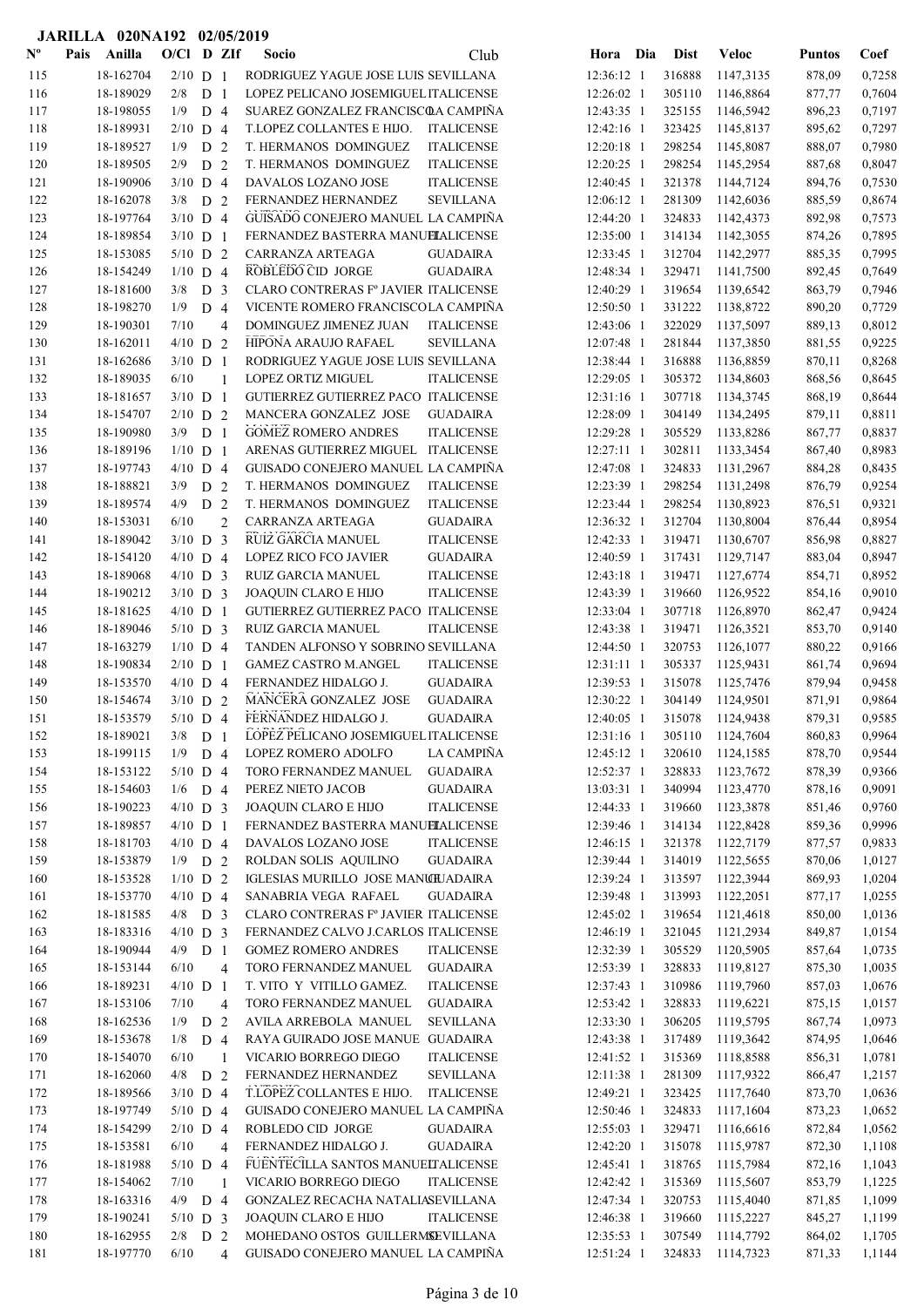|                           | JARILLA 020NA192 02/05/2019 |              |                |                |                                                               |                   |                          |                  |                        |                  |                  |
|---------------------------|-----------------------------|--------------|----------------|----------------|---------------------------------------------------------------|-------------------|--------------------------|------------------|------------------------|------------------|------------------|
| $\mathbf{N}^{\mathbf{o}}$ | Anilla<br>Pais              | $O/Cl$ D ZIf |                |                | Socio                                                         | Club              | Hora Dia                 | <b>Dist</b>      | Veloc                  | <b>Puntos</b>    | Coef             |
| 182                       | 18-198176                   | $2/10$ D 2   |                |                | <b>JIMENEZ DIZ JOAQUIN</b>                                    | LA CAMPIÑA        | 12:31:37 1               | 302777           | 1114,7217              | 863,98           | 1,2022           |
| 183                       | 18-190520                   | 5/9          | D <sub>1</sub> |                | RODRIGUEZ MORENO MANUELITALICENSE                             |                   | 12:40:32 1               | 312441           | 1113,7393              | 852,40           | 1,1714           |
| 184                       | 18-190519                   | 4/9          | D <sub>1</sub> |                | RODRIGUEZ MORENO MANUELITALICENSE                             |                   | 12:40:32 1               | 312441           | 1113,7393              | 852,40           | 1,1778           |
| 185                       | 18-189911                   | $4/10$ D 4   |                |                | T.LOPEZ COLLANTES E HIJO.                                     | <b>ITALICENSE</b> | 12:50:41 1               | 323425           | 1112,6369              | 869,69           | 1,1440           |
| 186                       | 18-189906                   | $5/10$ D 4   |                |                | T.LOPEZ COLLANTES E HIJO.                                     | <b>ITALICENSE</b> | 12:50:43 1               | 323425           | 1112,5093              | 869,59           | 1,1502           |
| 187                       | 18-190929                   | 5/9          | D <sub>1</sub> |                | <b>GOMEZ ROMERO ANDRES</b>                                    | <b>ITALICENSE</b> | 12:34:40 1               | 305529           | 1112,3629              | 851,34           | 1,2241           |
| 188                       | 18-189643                   | 6/10         |                | 3              | RUIZ PORRAS JUAN CARLO                                        | <b>ITALICENSE</b> | 12:47:19 1               | 319304           | 1111,3313              | 842,32           | 1,1776           |
| 189                       | 18-164762                   | $2/10$ D 3   |                |                | INFANTE VAYQUEZ AMPARO                                        | <b>SEVILLANA</b>  | 12:51:54 1               | 324378           | 1111,2641              | 842,27           | 1,1653           |
| 190                       | 18-190079                   | 2/9          | D <sub>3</sub> |                | RODRIGUEZ UFANO JESUS                                         | <b>ITALICENSE</b> | 12:47:41 1               | 319690           | 1111,2566              | 842,26           | 1,1887           |
| 191                       | 18-154084                   | 8/10         |                | 1              | VICARIO BORREGO DIEGO                                         | <b>ITALICENSE</b> | 12:43:55 1               | 315369           | 1110,7802              | 850,13           | 1,2113           |
| 192                       | 18-154128                   | $5/10$ D 4   |                |                | LOPEZ RICO FCO JAVIER                                         | <b>GUADAIRA</b>   | 12:45:52 1               | 317431           | 1110,4163              | 867,95           | 1,2097           |
| 193                       | 18-153776                   | $5/10$ D 4   |                |                | SANABRIA VEGA RAFAEL                                          | <b>GUADAIRA</b>   | 12:42:57 1               | 313993           | 1109,7120              | 867,40           | 1,2293           |
| 194                       | 18-189922                   | 6/10         |                | 4              | T.LOPEZ COLLANTES E HIJO.                                     | <b>ITALICENSE</b> | 12:51:43 1               | 323425           | 1108,6957              | 866,61           | 1,1997           |
| 195                       | 18-153124                   | 8/10         |                | 4              | TORO FERNANDEZ MANUEL                                         | <b>GUADAIRA</b>   | 12:56:43 1               | 328833           | 1108,2391              | 866,25           | 1,1860           |
| 196                       | 18-181952                   | 6/10         |                | 4              | FUENTECILLA SANTOS MANUELTALICENSE                            |                   | 12:47:39 1               | 318765           | 1108,1697              | 866,20           | 1,2297           |
| 197                       | 18-190504                   | 6/9          |                | 1              | RODRIGUEZ MORENO MANUELITALICENSE                             |                   | $12:42:10$ 1             | 312441           | 1107,2924              | 847,46           | 1,2610           |
| 198                       | 18-183358                   | $5/10$ D 3   |                |                | FERNANDEZ CALVO J.CARLOS ITALICENSE                           |                   | 12:50:01 1               | 321045           | 1106,9881              | 839,03           | 1,2335           |
| 199                       | 18-190833                   | $3/10$ D 1   |                |                | <b>GAMEZ CASTRO M.ANGEL</b>                                   | <b>ITALICENSE</b> | 12:35:58 1               | 305337           | 1106,4271              | 846,80           | 1,3035           |
| 200                       | 18-162439                   | $2/10$ D 4   |                |                | TANDEN ALFONSO Y SOBRINO SEVILLANA                            |                   | $12:50:08$ 1             | 320753           | 1105,5365              | 864,14           | 1,2471           |
| 201                       | 18-181354                   | $3/9$ D 1    |                |                | <b>BENNANE BOUROUIN</b>                                       | <b>SEVILLANA</b>  | 12:37:55 1               | 307144           | 1105,1658              | 845,83           | 1,3088           |
| 202                       | 18-154289                   | $3/10$ D 4   |                |                | ROBLEDO CID JORGE                                             | <b>GUADAIRA</b>   | 12:58:19 1               | 329471           | 1104,4338              | 863,28           | 1,2262           |
| 203                       | 18-164761                   | 4/9          | D <sub>3</sub> |                | INFANTE MARQUEZ MIGUEL SEVILLANA                              |                   | 12:53:46 1               | 324378           | 1104,2029              | 836,92           | 1,2516           |
| 204                       | 18-183307                   | 6/10         |                | 3              | FERNANDEZ CALVO J.CARLOS ITALICENSE                           |                   | 12:50:51 1               | 321045           | 1103,8164              | 836,62           | 1,2708           |
| 205                       | 18-163274                   | 5/9          | D 4            |                | GONZALEZ RECACHA NATALIASEVILLANA                             |                   | 12:50:37 1               | 320753           | 1103,6979              | 862,70           | 1,2782           |
| 206                       | 18-190577                   | 6/9          |                | 1              | RODRIGUEZ CAMPANO J.                                          | <b>ITALICENSE</b> | 12:42:32 1               | 311828           | 1103,6857              | 844,70           | 1,3212           |
| 207                       | 18-162715                   | $4/10$ D 1   |                |                | RODRIGUEZ YAGUE JOSE LUIS SEVILLANA                           |                   | 12:47:18 1               | 316888           | 1102,9864              | 844,17           | 1,3065           |
| 208                       | 18-198142                   | $3/10$ D 2   |                |                | <b>JIMENEZ DIZ JOAQUIN</b>                                    | LA CAMPIÑA        | 12:34:35 1               | 302777           | 1102,6780              | 854,64           | 1,3739           |
| 209                       | 18-198147                   | $4/10$ D 2   |                |                | <b>JIMENEZ DIZ JOAQUIN</b>                                    | LA CAMPIÑA        | 12:34:40 1               | 302777           | 1102,3434              | 854,39           | 1,3806           |
| 210                       | 18-162683                   | $5/10$ D 1   |                |                | RODRIGUEZ YAGUE JOSE LUIS SEVILLANA                           |                   | 12:47:34 1               | 316888           | 1101,9636              | 843,38           | 1,3254           |
| 211                       | 18-190876                   | $4/10$ D 1   |                |                | <b>GAMEZ CASTRO M.ANGEL</b>                                   | <b>ITALICENSE</b> | 12:37:07 1               | 305337           | 1101,8356              | 843,29           | 1,3821           |
| 212                       | 18-154188                   | 3/8          | D <sub>4</sub> |                | REINA ANDRADE MANUEL                                          | <b>GUADAIRA</b>   | $12:52:15$ 1             | 321655           | 1100,6159              | 860,29           | 1,3182           |
| 213                       | 18-154221                   | 4/8          | D 4            |                | REINA ANDRADE MANUEL                                          | <b>GUADAIRA</b>   | $12:52:17$ 1             | 321655           | 1100,4904              | 860,20           | 1,3244           |
| 214                       | 18-181938                   | 7/10         |                | 4              | FUENTECILLA SANTOS MANUELTALICENSE                            |                   | 12:49:44 1               | 318765           | 1100,2013              | 859,97           | 1,3427           |
| 215                       | 18-189585                   | 3/9          | D <sub>2</sub> |                | FALCON JIMENEZ J. ANTONIO ITALICENSE                          |                   | $12:43:01$ 1             | 311322           | 1100,0130              | 852,58           | 1,3812           |
| 216                       | 18-190244                   | $6/10$       |                | 3              | <b>JOAQUIN CLARO E HIJO</b>                                   | <b>ITALICENSE</b> | 12:50:42 1               | 319660           | 1099,6216              | 833,44           | 1,3514           |
| 217                       | 18-164396                   | $3/10$ D 3   |                |                | INFANTE VAYQUEZ AMPARO SEVILLANA                              |                   | 12:55:04 1               | 324378<br>324997 | 1099,3380              | 833,23           | 1,3379           |
| 218<br>219                | 18-198406                   | 1/9          | D <sub>4</sub> |                | LEON RODRIGUEZ JUAN CARLO A CAMPIÑA                           |                   | 12:56:11 1<br>12:43:55 1 | 311322           | 1097,2832<br>1096,5260 | 857,69           | 1,3416           |
| 220                       | 18-189586<br>18-164412      | 4/9          | D <sub>2</sub> |                | FALCON JIMENEZ J. ANTONIO ITALICENSE<br>MUJICA RODRIGUEZ JOSE | <b>SEVILLANA</b>  | 12:34:34 1               | 300928           | 1096,0107              | 849,88           | 1,4069           |
| 221                       | 18-153565                   | 2/8<br>7/10  | D <sub>1</sub> | $\overline{4}$ | FERNANDEZ HIDALGO J.                                          | <b>GUADAIRA</b>   | 12:47:42 1               | 315078           | 1095,1616              | 838,83<br>856,03 | 1,4621<br>1,4028 |
| 222                       | 18-154208                   | $5/8$ D 4    |                |                | REINA ANDRADE MANUEL                                          | <b>GUADAIRA</b>   | 12:53:43 1               | 321655           | 1095,1200              | 856,00           | 1,3804           |
| 223                       | 18-182978                   | $4/10$ D 3   |                |                | <b>INFANTE VAYQUEZ AMPARO</b>                                 | <b>SEVILLANA</b>  | 12:56:23 1               | 324378           | 1094,4543              | 829,53           | 1,3749           |
| 224                       | 18-163049                   | 1/6          | D <sub>1</sub> |                | RODRIGUEZ HERNANDEZ JUANEVILLANA                              |                   | 12:38:27 1               | 304578           | 1093,8337              | 837,16           | 1,4709           |
| 225                       | 18-189570                   | 5/9          | D 2            |                | T. HERMANOS DOMINGUEZ                                         | <b>ITALICENSE</b> | 12:32:46 1               | 298254           | 1093,4401              | 847,48           | 1,5088           |
| 226                       | 18-190554                   | 7/10         |                | 1              | LOPEZ ORTIZ MIGUEL                                            | <b>ITALICENSE</b> | 12:39:19 1               | 305372           | 1093,2824              | 836,74           | 1,4802           |
| 227                       | 18-181584                   | 5/8          | D <sub>3</sub> |                | CLARO CONTRERAS Fº JAVIER ITALICENSE                          |                   | 12:52:28 1               | 319654           | 1092,9587              | 828,39           | 1,4203           |
| 228                       | 18-8113428                  | 4/9          | D <sub>1</sub> |                | BENNANE BOUROUIN                                              | <b>SEVILLANA</b>  | 12:41:15 1               | 307144           | 1092,0676              | 835,81           | 1,4846           |
| 229                       | 18-163615                   | $5/9$ D 3    |                |                | INFANTE MARQUEZ MIGUEL SEVILLANA                              |                   | 12:57:23 1               | 324378           | 1090,7740              | 826,74           | 1,4119           |
| 230                       | 18-153529                   | $2/10$ D 2   |                |                | IGLESIAS MURILLO JOSE MANUILADAIRA                            |                   | 12:47:35 1               | 313597           | 1090,4561              | 845,17           | 1,4669           |
| 231                       | 18-183267                   | 7/10         |                | 3              | FERNANDEZ CALVO J.CARLOS ITALICENSE                           |                   | 12:54:33 1               | 321045           | 1089,9508              | 826,11           | 1,4391           |
| 232                       | 18-189154                   | $2/10$ D 1   |                |                | ARENAS GUTIERREZ MIGUEL ITALICENSE                            |                   | 12:37:58 1               | 302811           | 1089,3788              | 833,75           | 1,5323           |
| 233                       | 18-189158                   | $3/10$ D 1   |                |                | ARENAS GUTIERREZ MIGUEL ITALICENSE                            |                   | 12:38:14 1               | 302811           | 1088,3347              | 832,95           | 1,5389           |
| 234                       | 18-189875                   | $5/10$ D 1   |                |                | FERNANDEZ BASTERRA MANUELALICENSE                             |                   | 12:48:39 1               | 314134           | 1088,2869              | 832,92           | 1,4898           |
| 235                       | 18-224282                   | 6/9          |                | 2              | T. HERMANOS DOMINGUEZ                                         | <b>ITALICENSE</b> | 12:34:05 1               | 298254           | 1088,1873              | 843,41           | 1,5758           |
| 236                       | 18-153506                   | 8/10         |                | 4              | FERNANDEZ HIDALGO J.                                          | <b>GUADAIRA</b>   | 12:50:02 1               | 315078           | 1086,3510              | 849,14           | 1,4980           |
| 237                       | 18-189908                   | 7/10         |                | 4              | T.LOPEZ COLLANTES E HIJO.                                     | <b>ITALICENSE</b> | 12:57:46 1               | 323425           | 1086,1693              | 849,00           | 1,4656           |
| 238                       | 18-197775                   | 7/10         |                | 4              | GUISADO CONEJERO MANUEL LA CAMPIÑA                            |                   | 12:59:08 1               | 324833           | 1085,9138              | 848,80           | 1,4654           |
| 239                       | 18-189191                   | $4/10$ D 1   |                |                | ARENAS GUTIERREZ MIGUEL ITALICENSE                            |                   | 12:39:03 1               | 302811           | 1085,1496              | 830,52           | 1,5785           |
| 240                       | 18-163515                   | $3/10$ D 3   |                |                | TANDEN HNOS. INFANTE                                          | <b>SEVILLANA</b>  | 12:58:43 1               | 324077           | 1084,8976              | 822,28           | 1,4811           |
| 241                       | 18-198645                   | $1/9$ D $2$  |                |                | CASADO VEGA JUAN MANUE LA CAMPIÑA                             |                   | 12:47:30 1               | 311777           | 1084,4417              | 840,51           | 1,5460           |
| 242                       | 18-181626                   | $5/10$ D 1   |                |                | GUTIERREZ GUTIERREZ PACO ITALICENSE                           |                   | 12:44:11 1               | 307718           | 1082,8151              | 828,73           | 1,5729           |
| 243                       | 18-190275                   | $1/9$ D 2    |                |                | PAREJO PRADOS ANGEL                                           | <b>ITALICENSE</b> | 12:50:42 1               | 314703           | 1082,5697              | 839,06           | 1,5443           |
| 244                       | 18-153034                   | 7/10         |                | 2              | CARRANZA ARTEAGA                                              | <b>GUADAIRA</b>   | 12:48:55 1               | 312704           | 1082,3329              | 838,88           | 1,5606           |
| 245                       | 18-190911                   | $5/10$ D 4   |                |                | DAVALOS LOZANO JOSE                                           | <b>ITALICENSE</b> | 12:57:02 1               | 321378           | 1081,9594              | 845,71           | 1,5247           |
| 246                       | 18-190910                   | 6/10         |                | $\overline{4}$ | DAVALOS LOZANO JOSE                                           | <b>ITALICENSE</b> | 12:57:06 1               | 321378           | 1081,7166              | 845,52           | 1,5309           |
| 247                       | 18-182894                   | $3/9$ D 3    |                |                | RODRIGUEZ UFANO JESUS                                         | <b>ITALICENSE</b> | 12:55:55 1               | 319690           | 1080,3379              | 818,83           | 1,5452           |
| 248                       | 18-154096                   | 9/10         |                | $\overline{1}$ | VICARIO BORREGO DIEGO                                         | <b>ITALICENSE</b> | 12:51:58 1               | 315369           | 1080,1541              | 826,69           | 1,5728           |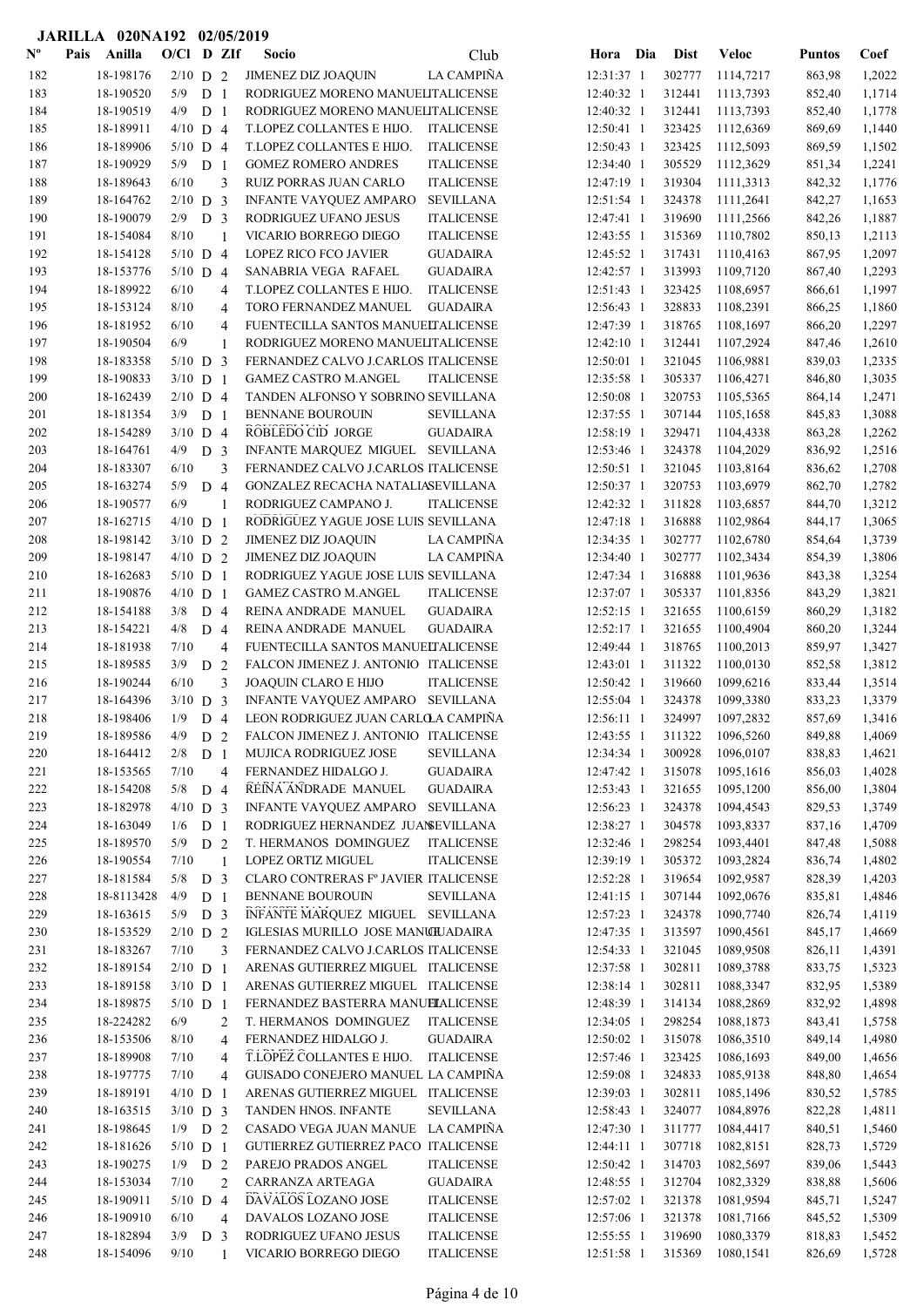|                           |      | JARILLA 020NA192 02/05/2019 |              |                |                |                                           |                                        |                          |     |                  |                        |                  |                  |
|---------------------------|------|-----------------------------|--------------|----------------|----------------|-------------------------------------------|----------------------------------------|--------------------------|-----|------------------|------------------------|------------------|------------------|
| $\mathbf{N}^{\mathbf{o}}$ | Pais | Anilla                      | $O/C1$ D ZIf |                |                | Socio                                     | Club                                   | Hora                     | Dia | <b>Dist</b>      | <b>Veloc</b>           | <b>Puntos</b>    | Coef             |
| 249                       |      | 18-198066                   | 3/9          | D <sub>4</sub> |                | SUAREZ GONZALEZ FRANCISCOA CAMPIÑA        |                                        | 13:01:20 1               |     | 325155           | 1079,0542              | 843,44           | 1,5316           |
| 250                       |      | 18-198056                   | 2/9          | D 4            |                | SUAREZ GONZALEZ FRANCISCOA CAMPIÑA        |                                        | 13:01:20 1               |     | 325155           | 1079,0542              | 843,44           | 1,5377           |
| 251                       |      | 18-163940                   | 2/7          | D <sub>4</sub> |                | ALBA PEREZ MANUEL                         | <b>SEVILLANA</b>                       | 12:54:15 1               |     | 317245           | 1078,1478              | 842,73           | 1,5824           |
| 252                       |      | 18-154305                   | $4/10$ D 4   |                |                | ROBLEDO CID JORGE                         | <b>GUADAIRA</b>                        | 13:05:39 1               |     | 329471           | 1077,9355              | 842,57           | 1,5297           |
| 253                       |      | 18-154206                   | 6/8          |                | $\overline{4}$ | REINA ANDRADE MANUEL                      | <b>GUADAIRA</b>                        | 12:58:58 1               |     | 321655           | 1075,8892              | 840,97           | 1,5731           |
| 254                       |      | 18-163588                   | $5/10$ D 3   |                |                | INFANTE VAYQUEZ AMPARO                    | <b>SEVILLANA</b>                       | 13:01:48 1               |     | 324378           | 1074,8111              | 814,64           | 1,5661           |
| 255                       |      | 18-189936                   | 8/10         |                | 4              | T.LOPEZ COLLANTES E HIJO.                 | <b>ITALICENSE</b>                      | 13:01:26 1               |     | 323425           | 1072,9570              | 838,67           | 1,5769           |
| 256                       |      | 18-190266                   | 2/9          | D              | 2              | PAREJO PRADOS ANGEL                       | <b>ITALICENSE</b>                      | 12:53:21 1               |     | 314703           | 1072,7902              | 831,48           | 1,6269           |
| 257                       |      | 18-153402                   | 2/9          | D <sub>2</sub> |                | CASADO VEGA JUAN MANUE LA CAMPIÑA         |                                        | 12:50:42 1               |     | 311777           | 1072,5043              | 831,26           | 1,6486           |
| 258                       |      | 18-189867                   | 6/10         |                | 1              | FERNANDEZ BASTERRA MANUELALICENSE         |                                        | 12:52:59 1               |     | 314134           | 1072,1907              | 820,60           | 1,6426           |
| 259                       |      | 18-189606                   | 5/9          | D <sub>2</sub> |                | FALCON JIMENEZ J. ANTONIO ITALICENSE      |                                        | 12:50:28 1               |     | 311322           | 1071,7994              | 830,71           | 1,6639           |
| 260                       |      | 18-190037                   | 4/9          | D <sub>3</sub> |                | RODRIGUEZ UFANO JESUS                     | <b>ITALICENSE</b>                      | 12:58:18 1               |     | 319690           | 1071,7063              | 812,29           | 1,6266           |
| 261                       |      | 18-189054                   | 6/10         |                | 3              | <b>RUIZ GARCIA MANUEL</b>                 | <b>ITALICENSE</b>                      | $12:58:21$ 1             |     | 319471           | 1070,7927              | 811,59           | 1,6340           |
| 262                       |      | 18-153163                   | 9/10         |                | 4              | TORO FERNANDEZ MANUEL                     | <b>GUADAIRA</b>                        | 13:07:13 1               |     | 328833           | 1070,3619              | 836,65           | 1,5935           |
| 263                       |      | 18-163357                   | $4/10$ D     |                | 3              | TANDEN HNOS. INFANTE                      | <b>SEVILLANA</b>                       | 13:02:47 1               |     | 324077           | 1070,3264              | 811,24           | 1,6231           |
| 264                       |      | 18-162003                   | $5/10$ D 2   |                |                | HIPONA ARAUJO RAFAEL                      | <b>SEVILLANA</b>                       | 12:23:22 1               |     | 281844           | 1070,1582              | 829,44           | 1,8734           |
| 265                       |      | 18-190365                   | 8/10         |                | $\overline{4}$ | DOMINGUEZ JIMENEZ JUAN                    | <b>ITALICENSE</b>                      | 13:01:00 1               |     | 322029           | 1069,8638              | 836,26           | 1,6458           |
| 266                       |      | 18-190371                   | 9/10         |                | 4              | DOMINGUEZ JIMENEZ JUAN                    | <b>ITALICENSE</b>                      | 13:01:02 1               |     | 322029           | 1069,7453              | 836,16           | 1,6520           |
| 267                       |      | 18-189932<br>18-190290      | 9/10<br>3/9  |                | 4              | T.LOPEZ COLLANTES E HIJO.                 | <b>ITALICENSE</b>                      | 13:02:29 1               |     | 323425<br>314703 | 1069,2325              | 835,76           | 1,6511<br>1,7032 |
| 268<br>269                |      | 18-164314                   | 7/10         | D              | 2<br>3         | PAREJO PRADOS ANGEL<br>MARINA FRANCO IVAN | <b>ITALICENSE</b><br><b>ITALICENSE</b> | 12:54:29 1<br>13:00:07 1 |     | 320454           | 1068,6615<br>1067,7648 | 828,28<br>809,30 | 1,6789           |
| 270                       |      | 18-189001                   | 4/8          | D <sub>1</sub> |                | LOPEZ PELICANO JOSEMIGUEL ITALICENSE      |                                        | 12:46:06 1               |     | 305110           | 1066,4453              | 816,20           | 1,7699           |
| 271                       |      | 18-163601                   | 6/9          |                | 3              | INFANTE MARQUEZ MIGUEL SEVILLANA          |                                        | 13:04:22 1               |     | 324378           | 1065,7475              | 807,77           | 1,6709           |
| 272                       |      | 18-189635                   | 6/9          |                | $\overline{2}$ | FALCON JIMENEZ J. ANTONIO ITALICENSE      |                                        | 12:52:13 1               |     | 311322           | 1065,3807              | 825,74           | 1,7474           |
| 273                       |      | 18-198617                   | 3/9          | D <sub>2</sub> |                | CASADO VEGA JUAN MANUE LA CAMPIÑA         |                                        | 12:52:54 1               |     | 311777           | 1064,4486              | 825,01           | 1,7513           |
| 274                       |      | 18-154638                   | 2/6          | D 4            |                | PEREZ NIETO JACOB                         | <b>GUADAIRA</b>                        | 13:20:45 1               |     | 340994           | 1063,1146              | 830,98           | 1,6071           |
| 275                       |      | 18-182895                   | 5/9          | D              | $\overline{3}$ | RODRIGUEZ UFANO JESUS                     | <b>ITALICENSE</b>                      | 13:00:48 1               |     | 319690           | 1062,7992              | 805,53           | 1,7204           |
| 276                       |      | 18-190247                   | 7/10         |                | 3              | JOAQUIN CLARO E HIJO                      | <b>ITALICENSE</b>                      | 13:01:16 1               |     | 319660           | 1061,0533              | 804,21           | 1,7268           |
| 277                       |      | 18-163016                   | 3/8          | D <sub>1</sub> |                | MUJICA RODRIGUEZ JOSE                     | <b>SEVILLANA</b>                       | 12:43:45 1               |     | 300928           | 1060,5392              | 811,68           | 1,8410           |
| 278                       |      | 18-181624                   | 6/10         |                | $\mathbf{1}$   | GUTIERREZ GUTIERREZ PACO ITALICENSE       |                                        | 12:50:20 1               |     | 307718           | 1059,8783              | 811,17           | 1,8068           |
| 279                       |      | 18-163542                   | 6/10         |                | 3              | INFANTE VAYQUEZ AMPARO SEVILLANA          |                                        | 13:06:10 1               |     | 324378           | 1059,4818              | 803,02           | 1,7202           |
| 280                       |      | 18-189872                   | 7/10         |                | $\mathbf{1}$   | FERNANDEZ BASTERRA MANUELALICENSE         |                                        | 12:56:33 1               |     | 314134           | 1059,2952              | 810,73           | 1,7827           |
| 281                       |      | 18-190308                   | 10/10        |                | 4              | DOMINGUEZ JIMENEZ JUAN                    | <b>ITALICENSE</b>                      | 13:04:26 1               |     | 322029           | 1057,7981              | 826,83           | 1,7452           |
| 282                       |      | 18-153569                   | 9/10         |                | 4              | FERNANDEZ HIDALGO J.                      | <b>GUADAIRA</b>                        | 12:58:14 1               |     | 315078           | 1056,4815              | 825,80           | 1,7900           |
| 283                       |      | 18-181981                   | 8/10         |                | 4              | FUENTECILLA SANTOS MANUELTALICENSE        |                                        | 13:01:45 1               |     | 318765           | 1056,3877              | 825,72           | 1,7756           |
| 284                       |      | 18-190040                   | 6/9          |                | 3              | RODRIGUEZ UFANO JESUS                     | <b>ITALICENSE</b>                      | 13:02:41 1               |     | 319690           | 1056,1863              | 800,52           | 1,7767           |
| 285                       |      | 18-190023                   | 7/9          |                | 3              | RODRIGUEZ UFANO JESUS                     | <b>ITALICENSE</b>                      | 13:02:42 1               |     | 319690           | 1056,1282              | 800,48           | 1,7830           |
| 286                       |      | 18-162687                   | 6/10         |                | 1              | RODRIGUEZ YAGUE JOSE LUIS SEVILLANA       |                                        | 13:00:22 1               |     | 316888           | 1055,0039              | 807,44           | 1,8051           |
| 287                       |      | 18-154144                   | 6/10         |                | 4              | <b>LOPEZ RICO FCO JAVIER</b>              | <b>GUADAIRA</b>                        | 13:00:53 1               |     | 317431           | 1054,9970              | 824,64           | 1,8083           |
| 288                       |      | 18-153087                   | 8/10         |                | 2              | CARRANZA ARTEAGA                          | <b>GUADAIRA</b>                        | 12:56:41 1               |     | 312704           | 1053,9992              | 816,92           | 1,8420           |
| 289                       |      | 18-197731                   | 8/10         |                | $\overline{4}$ | GUISADO CONEJERO MANUEL LA CAMPIÑA        |                                        | 13:08:18 1               |     | 324833           | 1053,6263              | 823,56           | 1,7794           |
| 290                       |      | 18-199007                   | $1/8$ D 4    |                |                | FERNANDEZ RODRIGUEZ JOSE LA CAMPIÑA       |                                        | 13:08:33 1               |     | 324918           | 1053,0481              | 823,11           | 1,7851           |
| 291                       |      | 18-189264                   | $5/10$ D 1   |                |                | T. VITO Y VITILLO GAMEZ.                  | <b>ITALICENSE</b>                      | 12:55:25 1               |     | 310986           | 1052,7030              | 805,68           | 1,8715           |
| 292                       |      | 18-189701                   | 7/10         |                | 3              | RUIZ PORRAS JUAN CARLO                    | <b>ITALICENSE</b>                      | 13:03:52 1               |     | 319304           | 1050,8030              | 796,44           | 1,8290           |
| 293                       |      | 18-198090                   | 2/8          | D 4            |                | FERNANDEZ RODRIGUEZ JOSE LA CAMPIÑA       |                                        | 13:09:24 1               |     | 324918           | 1050,1551              | 820,85           | 1,8035           |
| 294                       |      | 18-164763                   | 7/9          |                | 3              | INFANTE MARQUEZ MIGUEL SEVILLANA          |                                        | 13:09:22 1               |     | 324378           | 1048,5228              | 794,71           | 1,8127           |
| 295                       |      | 18-190030                   | 8/9          |                | 3              | RODRIGUEZ UFANO JESUS                     | <b>ITALICENSE</b>                      | 13:04:58 1               |     | 319690           | 1048,2785              | 794,53           | 1,8455           |
| 296                       |      | 18-162685                   | 7/10         |                | 1              | RODRIGUEZ YAGUE JOSE LUIS SEVILLANA       |                                        | 13:02:23 1               |     | 316888           | 1047,9678              | 802,06           | 1,8682           |
| 297                       |      | 18-162658                   | 8/10         |                | 1              | RODRIGUEZ YAGUE JOSE LUIS SEVILLANA       |                                        | 13:02:24 1               |     | 316888           | 1047,9101              | 802,01           | 1,8745           |
| 298                       |      | 18-163363                   | $5/10$ D 3   |                |                | TANDEN HNOS. INFANTE                      | <b>SEVILLANA</b>                       | 13:09:18 1               |     | 324077           | 1047,7756              | 794,15           | 1,8391           |
| 299                       |      | 18-190867                   | $5/10$ D 1   |                |                | GAMEZ CASTRO M.ANGEL                      | <b>ITALICENSE</b>                      | 12:51:36 1               |     | 305337           | 1047,1091              | 801,40           | 1,9585           |
| 300                       |      | 18-162569                   | 2/9          | D <sub>2</sub> |                | AVILA ARREBOLA MANUEL                     | <b>SEVILLANA</b>                       | 12:52:39 1               |     | 306205           | 1046,3181              | 810,96           | 1,9595           |
| 301                       |      | 18-163611                   | $8/9$        |                | 3              | INFANTE MARQUEZ MIGUEL SEVILLANA          |                                        | 13:10:17 1               |     | 324378           | 1045,4251              | 792,37           | 1,8559           |
| 302                       |      | 18-190412                   | 7/10         |                | 4              | DAVALOS LOZANO JOSE                       | <b>ITALICENSE</b>                      | 13:07:50 1               |     | 321378           | 1044,0000              | 816,04           | 1,8794           |
| 303                       |      | 18-164525                   | 8/10         |                | 3              | MARINA FRANCO IVAN                        | <b>ITALICENSE</b>                      | 13:06:57 1               |     | 320454           | 1043,9941              | 791,28           | 1,8911           |
| 304                       |      | 18-190591                   | 7/9          |                | $\mathbf{1}$   | RODRIGUEZ CAMPANO J.                      | <b>ITALICENSE</b>                      | 12:58:58 1               |     | 311828           | 1043,0193              | 798,27           | 1,9498           |
| 305                       |      | 18-164327                   | 5/8          | D 2            |                | FERNANDEZ HERNANDEZ                       | <b>SEVILLANA</b>                       | 12:29:45 1               |     | 281309           | 1042,8508              | 808,27           | 2,1684           |
| 306                       |      | 18-189689                   | 8/10         |                | 3              | RUIZ PORRAS JUAN CARLO                    | <b>ITALICENSE</b>                      | 13:06:14 1               |     | 319304           | 1042,6821              | 790,29           | 1,9167           |
| 307                       |      | 18-190268                   | 4/9          | D 2            |                | PAREJO PRADOS ANGEL                       | <b>ITALICENSE</b>                      | 13:01:50 1               |     | 314703           | 1042,6383              | 808,11           | 1,9510           |
| 308                       |      | 18-153627                   | 2/8          | D 4            |                | RAYA GUIRADO JOSE MANUE GUADAIRA          |                                        | 13:04:55 1               |     | 317489           | 1041,2320              | 813,88           | 1,9402           |
| 309                       |      | 18-163263                   | $3/10$ D 4   |                |                | TANDEN ALFONSO Y SOBRINO SEVILLANA        |                                        | 13:08:19 1               |     | 320753           | 1040,3362              | 813,18           | 1,9267           |
| 310                       |      | 18-163265                   | $4/10$ D 4   |                |                | TANDEN ALFONSO Y SOBRINO SEVILLANA        |                                        | 13:08:24 1               |     | 320753           | 1040,0551              | 812,96           | 1,9330           |
| 311                       |      | 18-197819                   | 1/9          | D <sub>4</sub> |                | <b>JURADO CHIA ANTONIO</b>                | LA CAMPIÑA                             | 13:26:16 1               |     | 339335           | 1040,0541              | 812,96           | 1,8330           |
| 312                       |      | 18-198091                   | 3/8          | D 4            |                | FERNANDEZ RODRIGUEZ JOSE LA CAMPIÑA       |                                        | 13:12:25 1               |     | 324918           | 1040,0149              | 812,93           | 1,9205           |
| 313                       |      | 18-154095                   | 10/10        |                | $\overline{1}$ | VICARIO BORREGO DIEGO                     | <b>ITALICENSE</b>                      | 13:04:03 1               |     | 315369           | 1037,2274              | 793,84           | 1,9850           |
| 314                       |      | 18-189015                   | $5/8$ D 1    |                |                | LOPEZ PELICANO JOSEMIGUEL ITALICENSE      |                                        | 12:54:11 1               |     | 305110           | 1037,1424              | 793,77           | 2,0583           |
| 315                       |      | 18-153056                   | 9/10         |                | 2              | CARRANZA ARTEAGA<br>mm is romance         | <b>GUADAIRA</b>                        | 13:01:31 1               |     | 312704           | 1037,1035              | 803,82           | 2,0147           |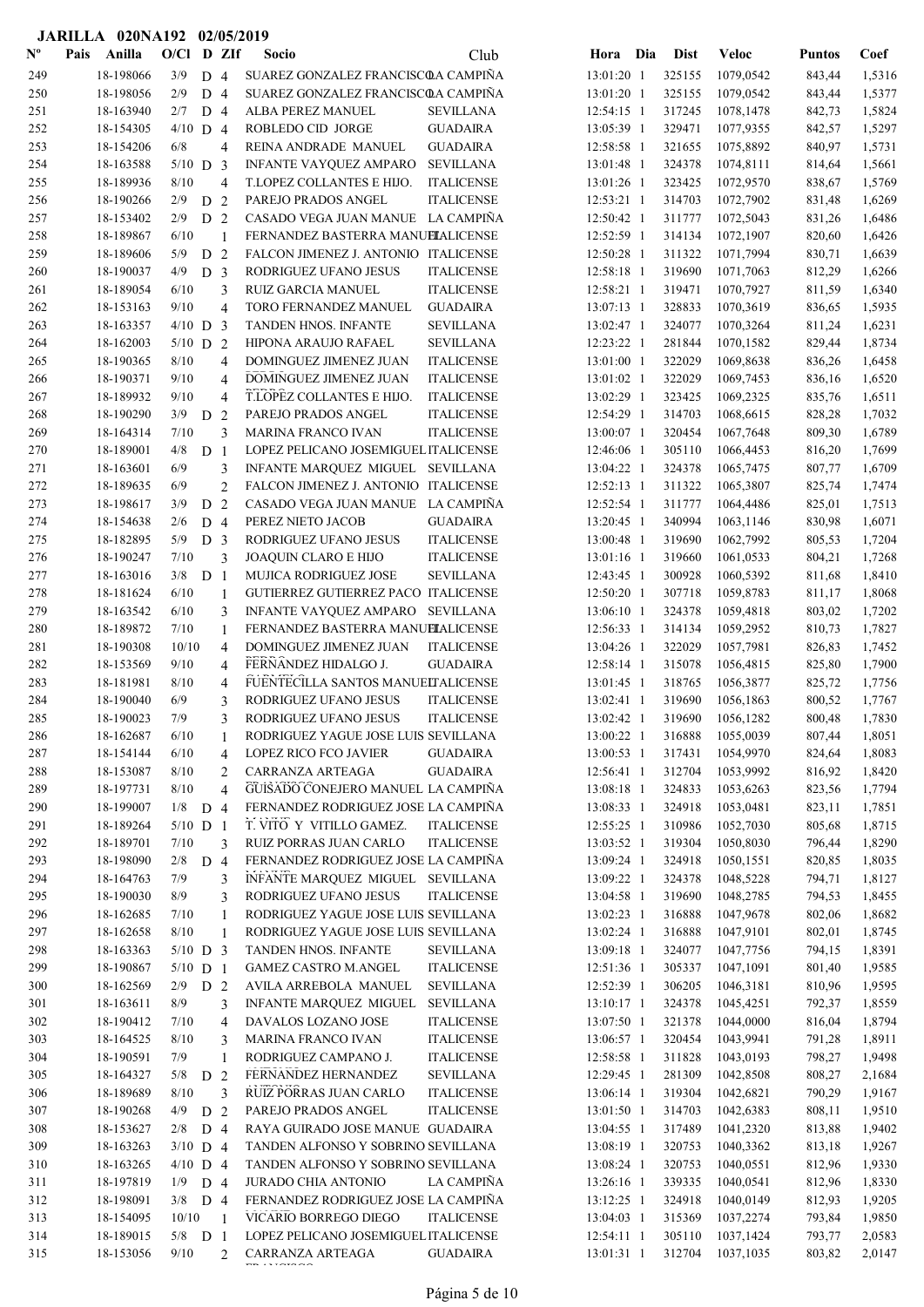|                           |      | JARILLA 020NA192 02/05/2019 |               |                |                |                                                                         |                   |                          |                  |                        |                  |                  |
|---------------------------|------|-----------------------------|---------------|----------------|----------------|-------------------------------------------------------------------------|-------------------|--------------------------|------------------|------------------------|------------------|------------------|
| $\mathbf{N}^{\mathbf{o}}$ | Pais | Anilla                      | $O/C1$ D ZIf  |                |                | Socio                                                                   | Club              | Hora Dia                 | <b>Dist</b>      | <b>Veloc</b>           | <b>Puntos</b>    | Coef             |
| 316                       |      | 18-189571                   | 7/9           |                | 2              | T. HERMANOS DOMINGUEZ                                                   | <b>ITALICENSE</b> | 12:47:37 1               | 298254           | 1036,9844              | 803,73           | 2,1190           |
| 317                       |      | 18-162018                   | 6/10          |                | $\overline{c}$ | HIPONA ARAUJO RAFAEL                                                    | <b>SEVILLANA</b>  | 12:32:03 1               | 281844           | 1036,0007              | 802,97           | 2,2495           |
| 318                       |      | 18-153679                   | 3/8           | D 4            |                | RAYA GUIRADO JOSE MANUE GUADAIRA                                        |                   | 13:06:31 1               | 317489           | 1035,7969              | 809,63           | 2,0032           |
| 319                       |      | 18-189118                   | 1/4           | D <sub>1</sub> |                | LERDO DE TEJADA PEREZ DE ITALICENSE                                     |                   | 13:00:10 1               | 310776           | 1035,3448              | 792,40           | 2,0529           |
| 320                       |      | 18-163273                   | $5/10$ D 4    |                |                | TANDEN ALFONSO Y SOBRINO SEVILLANA                                      |                   | 13:10:06 1               | 320753           | 1034,3534              | 808,50           | 1,9953           |
| 321                       |      | 18-162005                   | 7/10          |                | $\overline{c}$ | HIPONA ARAUJO RAFAEL                                                    | <b>SEVILLANA</b>  | 12:33:19 1               | 281844           | 1031,1995              | 799,24           | 2,2779           |
| 322                       |      | 18-163427                   | 6/10          |                | 3              | TANDEN HNOS. INFANTE                                                    | <b>SEVILLANA</b>  | 13:14:27 1               | 324077           | 1030,6154              | 781,14           | 1,9872           |
| 323                       |      | 18-190819                   | 6/10          |                | $\mathbf{1}$   | <b>GAMEZ CASTRO M.ANGEL</b>                                             | <b>ITALICENSE</b> | 12:56:50 1               | 305337           | 1028,6480              | 787,27           | 2,1157           |
| 324                       |      | 18-197833                   | 2/9           | D 4            |                | <b>JURADO CHIA ANTONIO</b>                                              | LA CAMPIÑA        | 13:30:23 1               | 339335           | 1027,0948              | 802,83           | 1,9096           |
| 325                       |      | 18-153880                   | 2/9           | D 2            |                | ROLDAN SOLIS AQUILINO                                                   | <b>GUADAIRA</b>   | 13:06:25 1               | 314019           | 1024,8104              | 794,29           | 2,0699           |
| 326                       |      | 18-190552                   | 8/10          |                | 1              | <b>LOPEZ ORTIZ MIGUEL</b>                                               | <b>ITALICENSE</b> | 12:58:10 1               | 305372           | 1024,1655              | 783,84           | 2,1351           |
| 327                       |      | 18-189170                   | $5/10$ D 1    |                |                | ARENAS GUTIERREZ MIGUEL ITALICENSE                                      |                   | $12:55:41$ 1             | 302811           | 1024,1057              | 783,80           | 2,1598           |
| 328                       |      | 18-163938                   | $3/7$ D 4     |                |                | ALBA PEREZ MANUEL                                                       | SEVILLANA         | 13:10:14 1               | 317245           | 1022,6013              | 799,31           | 2,0678           |
| 329                       |      | 18-162665                   | $9/10$        |                | 1              | RODRIGUEZ YAGUE JOSE LUIS SEVILLANA                                     |                   | 13:10:00 1               | 316888           | 1022,2194              | 782,35           | 2,0764           |
| 330                       |      | 18-153737                   | $3/10$ D 2    |                |                | IGLESIAS MURILLO JOSE MANUILADAIRA                                      |                   | 13:07:17 1               | 313597           | 1020,5467              | 790,99           | 2,1046           |
| 331                       |      | 18-162419                   | 6/10          |                | 4              | TANDEN ALFONSO Y SOBRINO SEVILLANA                                      |                   | 13:14:22 1               | 320753           | 1020,3149              | 797,53           | 2,0639           |
| 332                       |      | 18-189866                   | 8/10          |                | 1              | FERNANDEZ BASTERRA MANUELALICENSE                                       |                   | 13:08:18 1               | 314134           | 1018,9231              | 779,83           | 2,1137           |
| 333                       |      | 18-189023                   | 6/8           |                | $\mathbf{1}$   | LOPEZ PELICANO JOSEMIGUEL ITALICENSE                                    |                   | 13:00:09 1               | 305110           | 1016,5251              | 777,99           | 2,1828           |
| 334<br>335                |      | 18-163608<br>18-198388      | $7/10$<br>2/9 | D <sub>4</sub> | 3              | INFANTE VAYQUEZ AMPARO SEVILLANA<br>LEON RODRIGUEZ JUAN CARLOLA CAMPIÑA |                   | 13:19:12 1               | 324378<br>324997 | 1016,2218<br>1016,1978 | 770,23           | 2,0593<br>2,0616 |
| 336                       |      | 18-198007                   | 4/9           | D <sub>4</sub> |                | SUAREZ GONZALEZ FRANCISCOA CAMPIÑA                                      |                   | 13:19:49 1<br>13:20:02 1 | 325155           | 1016,0035              | 794,31<br>794,16 | 2,0667           |
| 337                       |      | 18-162618                   | 3/9           | D <sub>2</sub> |                | AVILA ARREBOLA MANUEL                                                   | <b>SEVILLANA</b>  | 13:01:35 1               | 306205           | 1015,3247              | 786,94           | 2,2011           |
| 338                       |      | 18-162097                   | 6/8           |                | $\overline{c}$ | FERNANDEZ HERNANDEZ                                                     | <b>SEVILLANA</b>  | 12:37:22 1               | 281309           | 1014,2134              | 786,08           | 2,4031           |
| 339                       |      | 18-181192                   | 5/9           | D <sub>1</sub> |                | <b>BENNANE BOUROUIN</b>                                                 | <b>SEVILLANA</b>  | 13:02:52 1               | 307144           | 1014,1228              | 776,15           | 2,2074           |
| 340                       |      | 18-191132                   | 6/9           |                | 1              | <b>GOMEZ ROMERO ANDRES</b>                                              | <b>ITALICENSE</b> | 13:01:38 1               | 305529           | 1012,9152              | 775,23           | 2,2256           |
| 341                       |      | 18-163068                   | 2/6           | D <sub>1</sub> |                | RODRIGUEZ HERNANDEZ JUANSEVILLANA                                       |                   | 13:00:42 1               | 304578           | 1012,8966              | 775,22           | 2,2392           |
| 342                       |      | 18-164966                   | 4/8           | D <sub>4</sub> |                | RAYA GUIRADO JOSE MANUE GUADAIRA                                        |                   | 13:13:50 1               | 317489           | 1011,6484              | 790,75           | 2,1544           |
| 343                       |      | 18-189157                   | 6/10          |                | 1              | ARENAS GUTIERREZ MIGUEL ITALICENSE                                      |                   | 12:59:40 1               | 302811           | 1010,4928              | 773,38           | 2,2654           |
| 344                       |      | 18-189206                   | 7/10          |                | 1              | ARENAS GUTIERREZ MIGUEL ITALICENSE                                      |                   | 13:00:04 1               | 302811           | 1009,1457              | 772,35           | 2,2720           |
| 345                       |      | 18-153637                   | 1/9           | D <sub>4</sub> |                | RAYA GUIRADO RAFAEL                                                     | <b>GUADAIRA</b>   | 13:14:50 1               | 317672           | 1009,0164              | 788,69           | 2,1721           |
| 346                       |      | 18-153603                   | 2/9           | $D_4$          |                | RAYA GUIRADO RAFAEL                                                     | <b>GUADAIRA</b>   | $13:15:03$ 1             | 317672           | 1008,3225              | 788,15           | 2,1783           |
| 347                       |      | 18-181176                   | 6/9           |                | 1              | <b>BENNANE BOUROUIN</b>                                                 | <b>SEVILLANA</b>  | 13:04:39 1               | 307144           | 1008,1864              | 771,61           | 2,2595           |
| 348                       |      | 18-189137                   | 5/9           | D              | 2              | PAREJO PRADOS ANGEL                                                     | <b>ITALICENSE</b> | 13:12:22 1               | 314703           | 1007,4795              | 780,86           | 2,2116           |
| 349                       |      | 18-162007                   | 8/10          |                | 2              | HIPONA ARAUJO RAFAEL                                                    | SEVILLANA         | 12:39:51 1               | 281844           | 1007,1252              | 780,58           | 2,4765           |
| 350                       |      | 18-162013                   | 9/10          |                | 2              | HIPONA ARAUJO RAFAEL                                                    | <b>SEVILLANA</b>  | 12:39:51 1               | 281844           | 1007,1252              | 780,58           | 2,4836           |
| 351                       |      | 18-154943                   | 10/10         |                | 4              | TORO FERNANDEZ MANUEL                                                   | <b>GUADAIRA</b>   | 13:27:03 1               | 328833           | 1005,4518              | 785,91           | 2,1348           |
| 352                       |      | 18-190258                   | 8/10          |                | 3              | JOAQUIN CLARO E HIJO                                                    | <b>ITALICENSE</b> | 13:18:34 1               | 319660           | 1003,4320              | 760,54           | 2,2023           |
| 353                       |      | 18-181357                   | 7/9           |                | 1              | <b>BENNANE BOUROUIN</b>                                                 | <b>SEVILLANA</b>  | 13:06:13 1               | 307144           | 1003,0284              | 767,66           | 2,2986           |
| 354                       |      | 18-190398                   | 8/10          |                | 4              | DAVALOS LOZANO JOSE                                                     | <b>ITALICENSE</b> | 13:20:25 1               | 321378           | 1003,0003              | 783,99           | 2,2030           |
| 355                       |      | 18-163586                   | 8/10          |                | 3              | INFANTE VAYQUEZ AMPARO                                                  | <b>SEVILLANA</b>  | 13:23:47 1               | 324378           | 1001,8366              | 759,33           | 2,1888           |
| 356                       |      | 18-154851                   | $4/10$ D 2    |                |                | IGLESIAS MURILLO JOSE MANUILJADAIRA                                     |                   | 13:13:34 1               | 313597           | 1000,0967              | 775,14           | 2,2704           |
| 357                       |      | 18-153914                   | $3/9$ D 2     |                |                | ROLDAN SOLIS AQUILINO                                                   | <b>GUADAIRA</b>   | 13:14:27 1               | 314019           | 998,6294               | 774,00           | 2,2737           |
| 358                       |      | 18-198193                   | $5/10$ D 2    |                |                | <b>JIMENEZ DIZ JOAQUIN</b>                                              | LA CAMPIÑA        | 13:03:25 1               | 302777           | 997,8918               | 773,43           | 2,3648           |
| 359                       |      | 18-190994                   | 7/9           |                | $\mathbf{1}$   | <b>GOMEZ ROMERO ANDRES</b>                                              | <b>ITALICENSE</b> | 13:06:30 1               | 305529           | 996,8320               | 762,92           | 2,3500           |
| 360                       |      | 18-198033                   | 5/9           | D 4            |                | SUAREZ GONZALEZ FRANCISCOA CAMPIÑA                                      |                   | 13:26:17 1               | 325155           | 996,5419               | 778,94           | 2,2143           |
| 361                       |      | 18-154697                   | $4/10$ D 2    |                |                | MANCERA GONZALEZ JOSE                                                   | <b>GUADAIRA</b>   | 13:05:37 1               | 304149           | 995,1977               | 771,34           | 2,3738           |
| 362                       |      | 18-163541                   | 9/9           |                | 3              | INFANTE MARQUEZ MIGUEL SEVILLANA                                        |                   | 13:26:12 1               | 324378           | 994,4145               | 753,70           | 2,2320           |
| 363                       |      | 18-181638                   | 7/10          |                | 1              | GUTIERREZ GUTIERREZ PACO ITALICENSE                                     |                   | 13:09:36 1               | 307718           | 993,9212               | 760,69           | 2,3593           |
| 364                       |      | 18-154818                   | $5/10$ D 4    |                |                | ROBLEDO CID JORGE                                                       | GUADAIRA          | 13:32:04 1               | 329471           | 992,1833               | 775,54           | 2,2096           |
| 365                       |      | 18-163903                   | 4/7           | D 4            |                | ALBA PEREZ MANUEL                                                       | <b>SEVILLANA</b>  | 13:19:45 1               | 317245           | 992,1658               | 775,52           | 2,3011           |
| 366                       |      | 18-162429                   | 7/10          |                | 4              | TANDEN ALFONSO Y SOBRINO SEVILLANA                                      |                   | 13:23:21 1               | 320753           | 991,9685               | 775,37           | 2,2821           |
| 367                       |      | 18-198362                   | 2/9           | D <sub>4</sub> |                | LOPEZ ROMERO ADOLFO                                                     | LA CAMPIÑA        | 13:23:29 1               | 320610           | 991,1175               | 774,70           | 2,2894           |
| 368                       |      | 18-198341                   | 3/9           | D 4            |                | LOPEZ ROMERO ADOLFO                                                     | LA CAMPIÑA        | 13:23:30 1               | 320610           | 991,0665               | 774,66           | 2,2956           |
| 369                       |      | 18-190961                   | 8/9           |                | 1              | <b>GOMEZ ROMERO ANDRES</b>                                              | <b>ITALICENSE</b> | 13:08:17 1               | 305529           | 991,0656               | 758,51           | 2,4155           |
| 370                       |      | 18-183319                   | 8/10          |                | 3              | FERNANDEZ CALVO J.CARLOS ITALICENSE                                     |                   | 13:24:06 1               | 321045           | 990,5739               | 750,79           | 2,3050           |
| 371                       |      | 18-190989                   | 9/9           |                | $\mathbf{1}$   | <b>GOMEZ ROMERO ANDRES</b>                                              | <b>ITALICENSE</b> | 13:08:43 1               | 305529           | 989,6745               | 757,44           | 2,4286           |
| 372                       |      | 18-192387                   | 3/9           | D 4            |                | <b>JURADO CHIA ANTONIO</b>                                              | LA CAMPIÑA        | 13:43:24 1               | 339335           | 988,1625               | 772,39           | 2,1925           |
| 373                       |      | 18-181637                   | 8/10          |                | 1              | GUTIERREZ GUTIERREZ PACO ITALICENSE                                     |                   | 13:11:57 1               | 307718           | 986,4337               | 754,96           | 2,4243           |
| 374                       |      | 18-189214                   | $8/10$        |                | 1              | ARENAS GUTIERREZ MIGUEL ITALICENSE                                      |                   | 13:07:01 1               | 302811           | 986,3015               | 754,86           | 2,4702           |
| 375                       |      | 18-189027                   | 7/8           |                | 1              | LOPEZ PELICANO JOSEMIGUEL ITALICENSE                                    |                   | 13:09:27 1               | 305110           | 985,9751               | 754,61           | 2,4581           |
| 376                       |      | 18-153752                   | $5/10$ D 2    |                |                | IGLESIAS MURILLO JOSE MANUILJADAIRA                                     |                   | 13:18:15 1               | 313597           | 985,3794               | 763,73           | 2,3980           |
| 377                       |      | 18-190260                   | 9/10          |                | 3              | JOAQUIN CLARO E HIJO                                                    | <b>ITALICENSE</b> | 13:25:37 1               | 319660           | 981,7065               | 744,07           | 2,3588           |
| 378                       |      | 18-154175                   | 7/8           |                | 4              | REINA ANDRADE MANUEL                                                    | <b>GUADAIRA</b>   | 13:27:41 1               | 321655           | 981,6032               | 767,27           | 2,3503           |
| 379                       |      | 18-190246                   | 10/10         |                | 3              | JOAQUIN CLARO E HIJO                                                    | <b>ITALICENSE</b> | 13:25:40 1               | 319660           | 981,5558               | 743,96           | 2,3713           |
| 380                       |      | 18-190919                   | $9/10$        |                | $\overline{4}$ | DAVALOS LOZANO JOSE                                                     | <b>ITALICENSE</b> | 13:28:49 1               | 321378           | 977,3775               | 763,96           | 2,3648           |
| 381                       |      | 18-189082                   | 7/10          |                | 3              | RUIZ GARCIA MANUEL                                                      | <b>ITALICENSE</b> | 13:27:28 1               | 319471           | 975,5833               | 739,43           | 2,3852           |
| 382                       |      | 18-153041                   | 10/10         |                | $\overline{2}$ | CARRANZA ARTEAGA<br>mm is raraana                                       | <b>GUADAIRA</b>   | 13:20:37 1               | 312704           | 975,3205               | 755,93           | 2,4432           |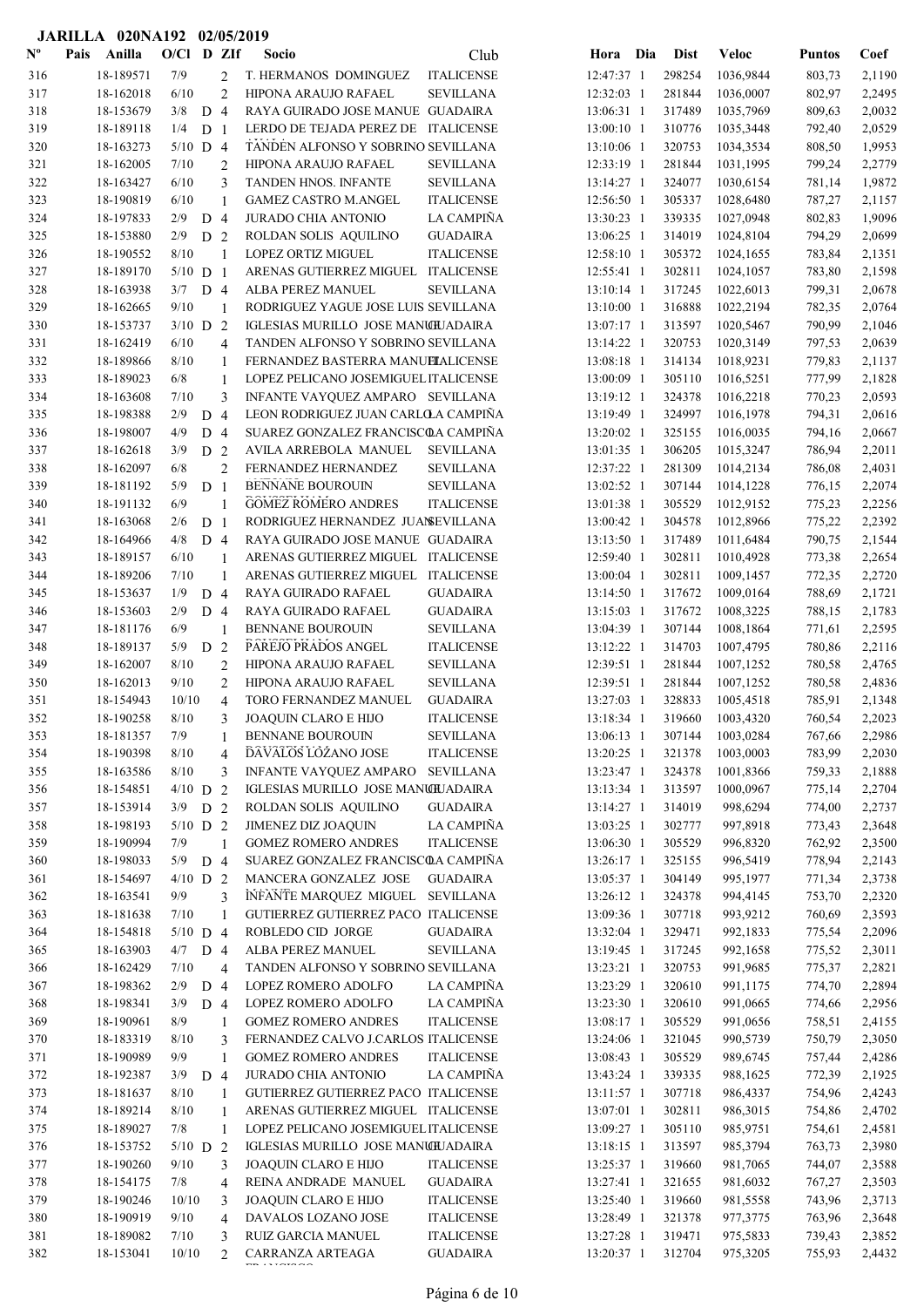|                |      | JARILLA 020NA192 02/05/2019 |              |                |                         |                                                             |                   |                          |                  |                      |                  |                  |
|----------------|------|-----------------------------|--------------|----------------|-------------------------|-------------------------------------------------------------|-------------------|--------------------------|------------------|----------------------|------------------|------------------|
| $N^{\text{o}}$ | Pais | Anilla                      | $O/C1$ D ZIf |                |                         | <b>Socio</b>                                                | Club              | Hora Dia                 | <b>Dist</b>      | <b>Veloc</b>         | <b>Puntos</b>    | Coef             |
| 383            |      | 18-162420                   | 6/9          |                | $\overline{4}$          | GONZALEZ RECACHA NATALIASEVILLANA                           |                   | 13:29:34 1               | 320753           | 973,2568             | 760,74           | 2,3881           |
| 384            |      | 18-162579                   | 4/9          | D              | 2                       | AVILA ARREBOLA MANUEL                                       | <b>SEVILLANA</b>  | 13:15:18 1               | 306205           | 971,1545             | 752,71           | 2,5081           |
| 385            |      | 18-162109                   | 7/8          |                | $\overline{c}$          | FERNANDEZ HERNANDEZ                                         | <b>SEVILLANA</b>  | 12:49:49 1               | 281309           | 970,6447             | 752,31           | 2,7372           |
| 386            |      | 18-6009504                  | 7/9          |                | 1                       | RODRIGUEZ MORENO MANUELITALICENSE                           |                   | 13:22:00 1               | 312441           | 970,3137             | 742,63           | 2,4709           |
| 387            |      | 18-189256                   | 6/10         |                | $\mathbf{1}$            | T. VITO Y VITILLO GAMEZ.                                    | <b>ITALICENSE</b> | 13:20:43 1               | 310986           | 969,6596             | 742,12           | 2,4889           |
| 388            |      | 18-162612                   | 5/9          | D              | $\overline{2}$          | AVILA ARREBOLA MANUEL                                       | <b>SEVILLANA</b>  | 13:16:28 1               | 306205           | 967,5743             | 749,93           | 2,5342           |
| 389            |      | 18-190868                   | 7/10         |                | 1                       | <b>GAMEZ CASTRO M.ANGEL</b>                                 | <b>ITALICENSE</b> | 13:15:48 1               | 305337           | 966,8683             | 739,99           | 2,5480           |
| 390            |      | 18-153868                   | 4/9          | D              | $\overline{2}$          | ROLDAN SOLIS AQUILINO                                       | <b>GUADAIRA</b>   | 13:25:37 1               | 314019           | 964,3825             | 747,46           | 2,4839           |
| 391            |      | 18-163428                   | 7/10         |                | 3                       | <b>TANDEN HNOS. INFANTE</b>                                 | <b>SEVILLANA</b>  | 13:36:56 1               | 324077           | 961,8431             | 729,02           | 2,4130           |
| 392            |      | 18-154441                   | 1/5          | D <sub>4</sub> |                         | IGLESIAS CRESPO JOAQUÍN                                     | <b>GUADAIRA</b>   | 14:02:32 1               | 348457           | 961,1723             | 751,30           | 2,2499           |
| 393            |      | 18-153786                   | 6/10         |                | $\overline{4}$          | SANABRIA VEGA RAFAEL                                        | <b>GUADAIRA</b>   | 13:27:36 1               | 313993           | 958,4646             | 749,18           | 2,5032           |
| 394            |      | 18-189576                   | 8/9          |                | $\overline{2}$          | T. HERMANOS DOMINGUEZ                                       | <b>ITALICENSE</b> | 13:11:17 1               | 298254           | 958,1432             | 742,62           | 2,6420           |
| 395            |      | 18-198098                   | 4/8          | D <sub>4</sub> |                         | FERNANDEZ RODRIGUEZ JOSE LA CAMPIÑA                         |                   | 13:39:16 1               | 324918           | 957,7068             | 748,59           | 2,4314           |
| 396            |      | 18-162908                   | 3/8          | D <sub>2</sub> |                         | MOHEDANO OSTOS GUILLERMSEVILLANA                            |                   | 13:23:33 1               | 307549           | 950,5455             | 736,73           | 2,5752           |
| 397            |      | 18-189123                   | 2/4          | D              | $\overline{1}$          | LERDO DE TEJADA PEREZ DE ITALICENSE                         |                   | 13:27:17 1               | 310776           | 949,5626             | 726,74           | 2,5549           |
| 398            |      | 18-190869                   | 8/10         |                | $\mathbf{1}$            | <b>GAMEZ CASTRO M.ANGEL</b>                                 | <b>ITALICENSE</b> | 13:22:27 1               | 305337           | 946,9282             | 724,73           | 2,6070           |
| 399            |      | 18-190787                   | 6/8          |                | 3                       | CLARO CONTRERAS Fº JAVIER ITALICENSE                        |                   | 13:37:52 1               | 319654           | 946,0951             | 717,08           | 2,4964           |
| 400            |      | 18-189106                   | 3/4          | D              | -1                      | LERDO DE TEJADA PEREZ DE ITALICENSE                         |                   | 13:29:27 1               | 310776           | 943,3177             | 721,96           | 2,5742           |
| 401            |      | 18-163829                   | 9/10         |                | 3                       | <b>MARINA FRANCO IVAN</b>                                   | <b>ITALICENSE</b> | 13:39:59 1               | 320454           | 942,5580             | 714,40           | 2,5027           |
| 402            |      | 18-198141                   | 6/10         |                | 2                       | <b>JIMENEZ DIZ JOAQUIN</b>                                  | LA CAMPIÑA        | 13:22:19 1               | 302777           | 939,3774             | 728,08           | 2,6554           |
| 403            |      | 18-189923                   | 10/10        |                | $\overline{4}$          | T.LOPEZ COLLANTES E HIJO.                                   | <b>ITALICENSE</b> | 13:44:57 1               | 323425           | 937,5997             | 732,87           | 2,4921           |
| 404            |      | 18-190280                   | 6/9          |                | $\overline{2}$          | PAREJO PRADOS ANGEL                                         | <b>ITALICENSE</b> | 13:36:55 1               | 314703           | 934,0678             | 723,96           | 2,5675           |
| 405            |      | 18-198291                   | 2/9          | D 4            |                         | VICENTE ROMERO FRANCISCOLA CAMPIÑA                          |                   | 13:55:25 1               | 331222           | 931,9259             | 728,44           | 2,4455           |
| 406            |      | 18-198280                   | 3/9          | D 4            |                         | VICENTE ROMERO FRANCISCOLA CAMPIÑA                          |                   | 13:55:33 1               | 331222           | 931,5764             | 728,16           | 2,4515           |
| 407            |      | 18-163911                   | $5/7$ D 4    |                |                         | ALBA PEREZ MANUEL                                           | <b>SEVILLANA</b>  | 13:42:04 1               | 317245           | 927,4362             | 724,93           | 2,5658           |
| 408            |      | 18-189040                   | 9/10         |                | 1                       | LOPEZ ORTIZ MIGUEL                                          | <b>ITALICENSE</b> | 13:32:52 1               | 305372           | 917,4004             | 702,13           | 2,6722           |
| 409            |      | 18-189239                   | 7/10         |                | 1                       | T. VITO Y VITILLO GAMEZ.                                    | <b>ITALICENSE</b> | 13:39:16 1               | 310986           | 916,6418             | 701,55           | 2,6303           |
| 410            |      | 18-153757                   | 6/10         |                | $\overline{2}$          | IGLESIAS MURILLO JOSE MANU <del>I</del> UADAIRA             |                   | $13:42:14$ 1             | 313597           | 916,3251             | 710,21           | 2,6148           |
| 411            |      | 18-153882                   | 5/9          | D              | 2                       | ROLDAN SOLIS AQUILINO                                       | <b>GUADAIRA</b>   | 13:42:44 1               | 314019           | 916,2196             | 710,13           | 2,6177           |
| 412            |      | 18-162412                   | 7/9          |                | $\overline{4}$          | GONZALEZ RECACHA NATALIASEVILLANA                           |                   | 13:50:34 1               | 320753           | 914,9558             | 715,17           | 2,5690           |
| 413            |      | 18-189036                   | 10/10        |                | $\mathbf{1}$            | <b>LOPEZ ORTIZ MIGUEL</b>                                   | <b>ITALICENSE</b> | 13:35:12 1               | 305372           | 911,0143             | 697,24           | 2,7049           |
| 414            |      | 18-153727                   | 7/10         |                | 2                       | IGLESIAS MURILLO JOSE MANCHJADAIRA                          |                   | 13:44:58 1               | 313597           | 909,0646             | 704,58           | 2,6403           |
| 415            |      | 18-189429                   | 9/10         |                | $\mathbf{1}$            | GUTIERREZ GUTIERREZ PACO ITALICENSE                         |                   | 13:38:37 1               | 307718           | 908,7503             | 695,51           | 2,6973           |
| 416            |      | 18-189230                   | 8/10         |                | 1                       | T. VITO Y VITILLO GAMEZ.                                    | <b>ITALICENSE</b> | 13:42:28 1               | 310986           | 908,0767             | 694,99           | 2,6754           |
| 417            |      | 18-163352                   | 8/10         |                | 3                       | <b>TANDEN HNOS. INFANTE</b>                                 | <b>SEVILLANA</b>  | 13:57:04 1               | 324077           | 907,6092             | 687,91           | 2,5735           |
| 418            |      | 18-153728                   | 8/10<br>6/9  |                | $\overline{c}$          | IGLESIAS MURILLO JOSE MANCHJADAIRA                          |                   | 13:45:52 1               | 313597           | 906,6991             | 702,75           | 2,6658<br>2,6686 |
| 419<br>420     |      | 18-153896<br>18-170692      | 7/8          |                | $\overline{\mathbf{c}}$ | ROLDAN SOLIS AQUILINO<br>STRUNGA COSMIN Y GEORGE ITALICENSE | <b>GUADAIRA</b>   | 13:46:58 1               | 314019           | 905,0408<br>903,4685 | 701,46           |                  |
| 421            |      | 18-190283                   | 7/9          |                | 3                       | PAREJO PRADOS ANGEL                                         | <b>ITALICENSE</b> | 13:56:38 1<br>13:48:22 1 | 322207           | 903,3671             | 684,77<br>700,17 | 2,6070           |
| 422            |      | 18-162903                   | 4/8          | D 2            | $\mathbf{2}$            | MOHEDANO OSTOS GUILLERMSEVILLANA                            |                   | 13:40:39 1               | 314703<br>307549 | 902,8299             | 699,75           | 2,6755<br>2,7443 |
| 423            |      | 18-190877                   | 9/10         |                | $\overline{1}$          | <b>GAMEZ CASTRO M.ANGEL</b>                                 | <b>ITALICENSE</b> | 13:38:12 1               | 305337           | 902,8297             | 690,98           | 2,7707           |
| 424            |      | 18-197815                   | 4/9          | D <sub>4</sub> |                         | <b>JURADO CHIA ANTONIO</b>                                  | LA CAMPIÑA        | 14:16:14 1               | 339335           | 901,9270             | 704,99           | 2,4990           |
| 425            |      | 18-189871                   | 9/10         |                | $\mathbf{1}$            | FERNANDEZ BASTERRA MANUELALICENSE                           |                   | 13:50:40 1               | 314134           | 895,8194             | 685,61           | 2,7059           |
| 426            |      | 18-154840                   | 7/10         |                | 4                       | <b>LOPEZ RICO FCO JAVIER</b>                                | <b>GUADAIRA</b>   | 13:54:58 1               | 317431           | 894,2558             | 698,99           | 2,6840           |
| 427            |      | 18-191945                   | 1/9          | D 4            |                         | DE RIOJA PEÑARANDA                                          | <b>GUADAIRA</b>   | 14:38:11 1               | 355422           | 892,6089             | 697,70           | 2,4028           |
| 428            |      | 18-198627                   | 4/9          | $\mathbf{D}$   | 2                       | CASADO VEGA JUAN MANUE LA CAMPIÑA                           |                   | 13:50:28 1               | 311777           | 889,6053             | 689,50           | 2,7456           |
| 429            |      | 18-153638                   | 3/9          | D 4            |                         | RAYA GUIRADO RAFAEL                                         | <b>GUADAIRA</b>   | 13:57:58 1               | 317672           | 887,4346             | 693,66           | 2,7009           |
| 430            |      | 18-197725                   | 9/10         |                | 4                       | GUISADO CONEJERO MANUEL LA CAMPIÑA                          |                   | 14:06:33 1               | 324833           | 886,1902             | 692,69           | 2,6475           |
| 431            |      | 18-198110                   | 5/8          | D <sub>4</sub> |                         | FERNANDEZ RODRIGUEZ JOSE LA CAMPIÑA                         |                   | 14:06:58 1               | 324918           | 885,4156             | 692,08           | 2,6530           |
| 432            |      | 18-197809                   | 5/9          | D <sub>4</sub> |                         | <b>JURADO CHIA ANTONIO</b>                                  | LA CAMPIÑA        | 14:24:37 1               | 339335           | 882,2681             | 689,62           | 2,5462           |
| 433            |      | 18-189167                   | 9/10         |                | 1                       | ARENAS GUTIERREZ MIGUEL ITALICENSE                          |                   | 13:43:42 1               | 302811           | 881,0329             | 674,29           | 2,8599           |
| 434            |      | 18-198054                   | 6/9          |                | $\overline{4}$          | SUAREZ GONZALEZ FRANCISCOA CAMPIÑA                          |                   | 14:11:02 1               | 325155           | 876,3498             | 685,00           | 2,6695           |
| 435            |      | 18-154790                   | 6/10         |                | $\overline{4}$          | ROBLEDO CID JORGE                                           | <b>GUADAIRA</b>   | 14:16:48 1               | 329471           | 874,3923             | 683,47           | 2,6406           |
| 436            |      | 18-198179                   | 7/10         |                | 2                       | <b>JIMENEZ DIZ JOAQUIN</b>                                  | LA CAMPIÑA        | 13:47:59 1               | 302777           | 870,0905             | 674,37           | 2,8800           |
| 437            |      | 18-198029                   | 7/9          |                | $\overline{4}$          | SUAREZ GONZALEZ FRANCISCOA CAMPIÑA                          |                   | 14:14:33 1               | 325155           | 868,1217             | 678,56           | 2,6879           |
| 438            |      | 18-153785                   | 7/10         |                | $\overline{4}$          | SANABRIA VEGA RAFAEL                                        | <b>GUADAIRA</b>   | $14:03:23$ 1             | 313993           | 864,0820             | 675,41           | 2,7899           |
| 439            |      | 18-189041                   | 8/10         |                | 3                       | RUIZ GARCIA MANUEL                                          | <b>ITALICENSE</b> | 14:10:43 1               | 319471           | 861,7659             | 653,16           | 2,7483           |
| 440            |      | 18-189066                   | 9/10         |                | 3                       | RUIZ GARCIA MANUEL                                          | <b>ITALICENSE</b> | 14:10:47 1               | 319471           | 861,6110             | 653,05           | 2,7546           |
| 441            |      | 18-197745                   | $1/3$ D 2    |                |                         | GUTIERREZ GONZALEZ JUAN LA CAMPIÑA                          |                   | 14:03:15 1               | 311223           | 856,7736             | 664,05           | 2,8340           |
| 442            |      | 18-162902                   | $5/8$ D $2$  |                |                         | MOHEDANO OSTOS GUILLERMSEVILLANA                            |                   | 14:01:55 1               | 307549           | 849,7785             | 658,63           | 2,8743           |
| 443            |      | 18-183279                   | 9/10         |                | 3                       | FERNANDEZ CALVO J.CARLOS ITALICENSE                         |                   | 14:21:17 1               | 321045           | 842,0116             | 638,19           | 2,7597           |
| 444            |      | 18-189005                   | 8/8          |                | 1                       | LOPEZ PELICANO JOSEMIGUEL ITALICENSE                        |                   | 14:02:38 1               | 305110           | 841,3733             | 643,94           | 2,9104           |
| 445            |      | 18-197860                   | $6/9$        |                | $\overline{4}$          | <b>JURADO CHIA ANTONIO</b>                                  | LA CAMPIÑA        | 14:43:27 1               | 339335           | 841,0832             | 657,43           | 2,6228           |
| 446            |      | 18-198159                   | 8/10         |                | $\overline{2}$          | <b>JIMENEZ DIZ JOAQUIN</b>                                  | LA CAMPIÑA        | 14:01:45 1               | 302777           | 836,9786             | 648,71           | 2,9461           |
| 447            |      | 18-153623                   | 4/9          | D <sub>4</sub> |                         | RAYA GUIRADO RAFAEL                                         | <b>GUADAIRA</b>   | 14:19:52 1               | 317672           | 836,2724             | 653,67           | 2,8142           |
| 448            |      | 18-198146                   | 9/10         |                | 2                       | <b>JIMENEZ DIZ JOAQUIN</b>                                  | LA CAMPIÑA        | 14:02:34 1               | 302777           | 835,0933             | 647,25           | 2,9593           |
| 449            |      | 18-163937                   | 6/7          |                | $\overline{4}$          | ALBA PEREZ MANUEL                                           | <b>SEVILLANA</b>  | 14:20:17 1               | 317245           | 834,2332             | 652,08           | 2,8306           |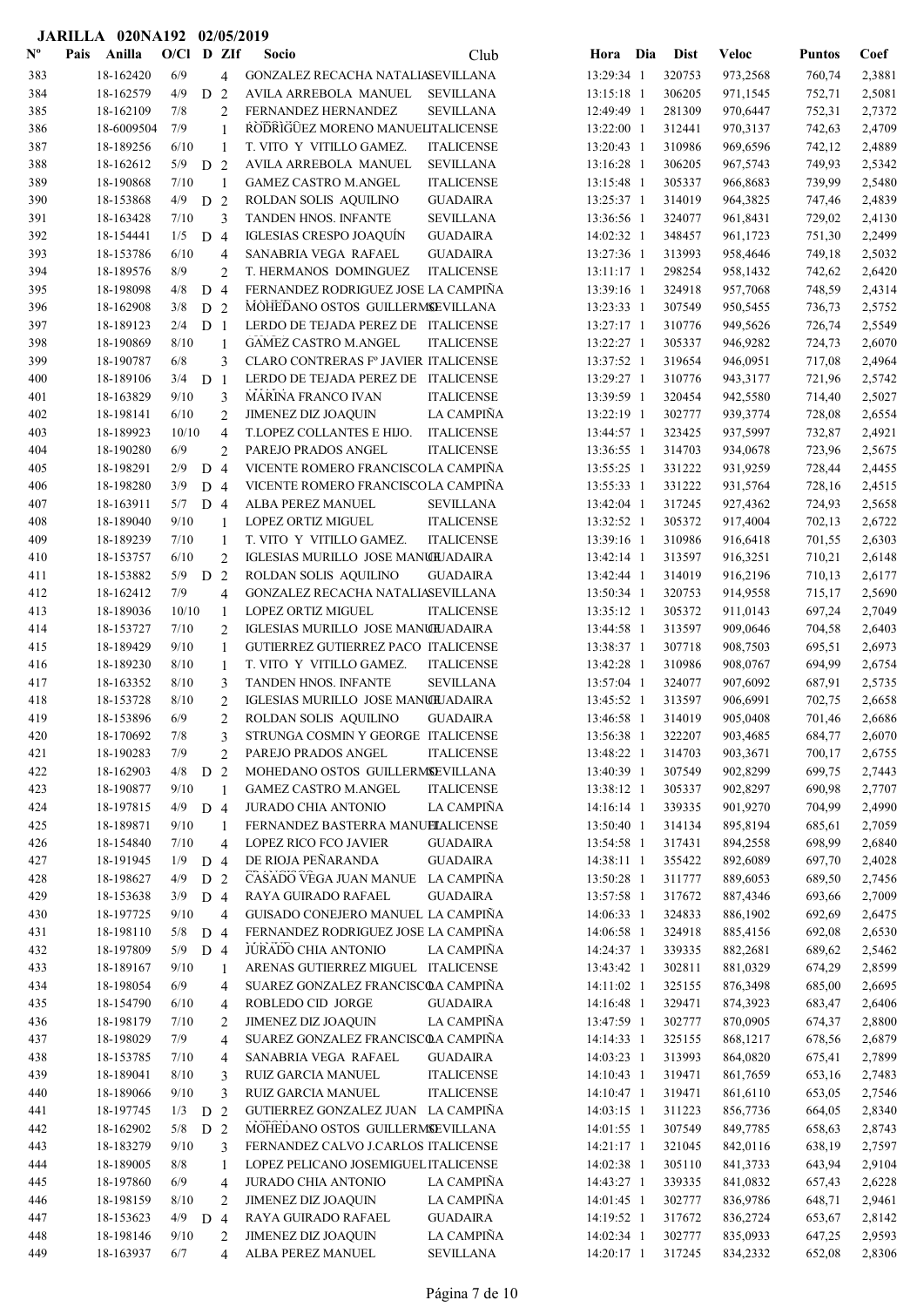|                           | JARILLA 020NA192 02/05/2019 |              |                       |                |                                         |                                       |                          |                  |                      |                  |                  |
|---------------------------|-----------------------------|--------------|-----------------------|----------------|-----------------------------------------|---------------------------------------|--------------------------|------------------|----------------------|------------------|------------------|
| $\mathbf{N}^{\mathbf{o}}$ | Anilla<br>Pais              | $O/C1$ D ZIf |                       |                | <b>Socio</b>                            | Club                                  | Hora Dia                 | <b>Dist</b>      | <b>Veloc</b>         | <b>Puntos</b>    | Coef             |
| 450                       | 18-163913                   | 7/7          |                       | 4              | ALBA PEREZ MANUEL                       | <b>SEVILLANA</b>                      | 14:20:19 1               | 317245           | 834,1601             | 652,02           | 2,8369           |
| 451                       | 18-153605                   | 5/9          | D <sub>4</sub>        |                | RAYA GUIRADO RAFAEL                     | <b>GUADAIRA</b>                       | 14:20:52 1               | 317672           | 834,0767             | 651,95           | 2,8394           |
| 452                       | 18-190562                   | 8/9          |                       | 1              | RODRIGUEZ CAMPANO J.                    | <b>ITALICENSE</b>                     | 14:14:05 1               | 311828           | 833,5790             | 637,98           | 2,8990           |
| 453                       | 18-190281                   | 8/9          |                       | $\overline{2}$ | PAREJO PRADOS ANGEL                     | <b>ITALICENSE</b>                     | 14:17:54 1               | 314703           | 832,7679             | 645,45           | 2,8789           |
| 454                       | 18-154346                   | 2/9          | D                     | $\overline{4}$ | DE RIOJA PEÑARANDA                      | <b>GUADAIRA</b>                       | 15:06:50 1               | 355422           | 832,6950             | 650,87           | 2,5547           |
| 455                       | 18-162022                   | 10/10        |                       | $\overline{2}$ | HIPONA ARAUJO RAFAEL                    | <b>SEVILLANA</b>                      | 13:44:14 1               | 281844           | 818,7586             | 634,59           | 3,2287           |
| 456                       | 18-154134                   | 8/10         |                       | 4              | <b>LOPEZ RICO FCO JAVIER</b>            | <b>GUADAIRA</b>                       | 14:28:37 1               | 317431           | 816,8229             | 638,47           | 2,8731           |
| 457                       | 18-153631                   | 6/9          |                       | 4              | RAYA GUIRADO RAFAEL                     | <b>GUADAIRA</b>                       | 14:30:02 1               | 317672           | 814,4740             | 636,63           | 2,8772           |
| 458                       | 18-198088                   | 6/8          |                       | 4              | FERNANDEZ RODRIGUEZ JOSE LA CAMPIÑA     |                                       | 14:39:16 1               | 324918           | 813,7869             | 636,09           | 2,8192           |
| 459                       | 18-189232                   | 9/10         |                       | 1              | T. VITO Y VITILLO GAMEZ.                | <b>ITALICENSE</b>                     | 14:22:56 1               | 310986           | 812,1153             | 621,55           | 2,9519           |
| 460                       | 18-189250                   | 10/10        |                       | 1              | T. VITO Y VITILLO GAMEZ.                | <b>ITALICENSE</b>                     | 14:23:40 1               | 310986           | 810,5630             | 620,36           | 2,9583           |
| 461                       | 18-190804                   | 10/10        |                       | 1              | <b>GAMEZ CASTRO M.ANGEL</b>             | <b>ITALICENSE</b>                     | 14:18:29 1               | 305337           | 806,7383             | 617,43           | 3,0196           |
| 462                       | 18-154430                   | $2/5$ D 4    |                       |                | <b>IGLESIAS CRESPO JOAQUÍN</b>          | <b>GUADAIRA</b>                       | 15:12:34 1               | 348457           | 805,5568             | 629,66           | 2,6517           |
| 463                       | 18-189460                   | 10/10        |                       | 1              | GUTIERREZ GUTIERREZ PACO ITALICENSE     |                                       | 14:31:02 1               | 307718           | 786,9355             | 602,28           | 3,0092           |
| 464                       | 18-197839                   | 7/9          |                       | 4              | <b>JURADO CHIA ANTONIO</b>              | <b>LA CAMPIÑA</b>                     | 15:16:59 1               | 339335           | 776,5399             | 606,98           | 2,7348           |
| 465                       | 18-198610                   | 5/9          | D                     | 2              | CASADO VEGA JUAN MANUE LA CAMPIÑA       |                                       | 14:43:54 1               | 311777           | 771,9163             | 598,28           | 2,9829           |
| 466                       | 18-153626                   | 5/8          | D <sub>4</sub>        |                | RAYA GUIRADO JOSE MANUE GUADAIRA        |                                       | 14:52:31 1               | 317489           | 769,6392             | 601,59           | 2,9355           |
| 467                       | 18-153778                   | 8/10         |                       | 4              | SANABRIA VEGA RAFAEL                    | <b>GUADAIRA</b>                       | 14:55:46 1               | 313993           | 755,2145             | 590,31           | 2,9746           |
| 468                       | 18-189601                   | 7/9          |                       | 2              | FALCON JIMENEZ J. ANTONIO ITALICENSE    |                                       | 14:57:20 1               | 311322           | 745,9792             | 578,18           | 3,0065           |
| 469                       | 18-162067                   | 8/8          |                       | $\overline{2}$ | FERNANDEZ HERNANDEZ                     | <b>SEVILLANA</b>                      | 14:20:56 1               | 281309           | 738,4730             | 572,36           | 3,3344           |
| 470                       | 18-163310                   | 8/9          |                       | 4              | GONZALEZ RECACHA NATALIASEVILLANA       |                                       | 15:15:41 1               | 320753           | 736,2067             | 575,45           | 2,9306           |
| 471                       | 18-189617                   | 8/9          |                       | $\overline{2}$ | FALCON JIMENEZ J. ANTONIO ITALICENSE    |                                       | $15:04:14$ 1             | 311322           | 733,8462             | 568,78           | 3,0258           |
| 472                       | 18-198397                   | 3/9          | D                     | $\overline{4}$ | LEON RODRIGUEZ JUAN CARLOLA CAMPIÑA     |                                       | 15:29:01 1               | 324997           | 723,7972             | 565,75           | 2,9046           |
| 473                       | 18-198642                   | 6/9          |                       | 2              | CASADO VEGA JUAN MANUE LA CAMPIÑA       |                                       | 15:11:24 1               | 311777           | 722,7098             | 560,14           | 3,0342           |
| 474                       | 18-154233                   | 8/8          |                       | 4              | REINA ANDRADE MANUEL                    | <b>GUADAIRA</b>                       | 15:29:00 1               | 321655           | 716,3808             | 559,96           | 2,9473           |
| 475                       | 18-198089                   | 7/8          |                       | 4              | FERNANDEZ RODRIGUEZ JOSE LA CAMPIÑA     |                                       | 15:34:28 1               | 324918           | 714,9435             | 558,83           | 2,9238           |
| 476                       | 18-189072                   | 10/10        |                       | 3              | RUIZ GARCIA MANUEL                      | <b>ITALICENSE</b>                     | 15:28:22 1               | 319471           | 712,5217             | 540,04           | 2,9799           |
| 477                       | 18-198791                   | 2/3          | D                     | 2              | GUTIERREZ GONZALEZ JUAN LA CAMPIÑA      |                                       | $15:16:51$ 1             | 311223           | 712,4253             | 552,17           | 3,0653           |
| 478                       | 18-197796                   | 6/8          |                       | $\overline{4}$ | RAYA GUIRADO JOSE MANUE GUADAIRA        |                                       | 15:26:10 1               | 317489           | 711,5928             | 556,21           | 3,0111           |
| 479                       | 18-197776                   | 10/10        |                       | $\overline{4}$ | GUISADO CONEJERO MANUEL LA CAMPIÑA      |                                       | 15:41:04 1               | 324833           | 704,5250             | 550,69           | 2,9492           |
| 480                       | 18-190904                   | 10/10        |                       | $\overline{4}$ | DAVALOS LOZANO JOSE                     | <b>ITALICENSE</b>                     | 15:38:07 1               | 321378           | 701,5200             | 548,34           | 2,9871           |
| 481                       | 18-154389                   | 3/9          | D <sub>4</sub>        |                | DE RIOJA PEÑARANDA                      | <b>GUADAIRA</b>                       | 16:34:48 1               | 355422           | 690,4079             | 539,65           | 2,7066           |
| 482                       | 18-154330                   | 4/9          | D 4                   |                | DE RIOJA PEÑARANDA                      | <b>GUADAIRA</b>                       | 16:36:07 1               | 355422           | 688,6466             | 538,28           | 2,7123           |
| 483                       | 18-155802                   | 7/9          |                       | 4              | RAYA GUIRADO RAFAEL                     | <b>GUADAIRA</b>                       | 15:42:05 1               | 317672           | 687,4777             | 537,36           | 3,0409           |
| 484                       | 18-162917                   | 6/8          |                       | 2              | MOHEDANO OSTOS GUILLERMSEVILLANA        |                                       | 15:28:29 1               | 307549           | 685,7535             | 531,50           | 3,1475           |
| 485                       | 18-154826                   | 9/10         |                       | 4              | <b>LOPEZ RICO FCO JAVIER</b>            | <b>GUADAIRA</b>                       | 15:43:06 1               | 317431           | 685,4481             | 535,78           | 3,0558           |
| 486                       | 18-190603                   | 9/9          |                       |                | RODRIGUEZ CAMPANO J.                    | <b>ITALICENSE</b>                     | 15:36:05 1               | 311828           | 683,7084             | 523,27           | 3,1171           |
| 487                       | 18-153540                   | 9/10         |                       | $\overline{c}$ | IGLESIAS MURILLO JOSE MANCHJADAIRA      |                                       | 15:39:42 1               | 313597           | 682,1775             | 528,73           | 3,1059           |
| 488                       | 18-198213                   | 4/9          | D 4                   |                | VICENTE ROMERO FRANCISCOLA CAMPIÑA      |                                       | 16:07:17 1               | 331222           | 679,7318             | 531,31           | 2,9467           |
| 489                       | 18-198295                   | 5/9          | $D_4$                 |                | VICENTE ROMERO FRANCISCOLA CAMPIÑA      |                                       | 16:18:46 1               | 331222           | 664,0821             | 519,08           | 2,9527           |
| 490                       | 18-198298                   | 6/9          |                       | $\overline{4}$ | VICENTE ROMERO FRANCISCOLA CAMPIÑA      |                                       | 16:21:45 1               | 331222           | 660,1335             | 515,99           | 2,9587           |
| 491                       | 18-154456                   | 3/5          | D <sub>4</sub>        |                | IGLESIAS CRESPO JOAQUÍN                 | <b>GUADAIRA</b>                       | 16:50:41 1               | 348457           | 656,6195             | 513,24           | 2,8181           |
| 492                       | 18-154670                   | $5/10$ D 2   |                       |                | MANCERA GONZALEZ JOSE                   | <b>GUADAIRA</b>                       | 15:43:40 1               | 304149           | 655,9648             | 508,41           | 3,2353           |
| 493                       | 18-162409<br>18-154283      | 8/10         |                       | 4              | TANDEN ALFONSO Y SOBRINO SEVILLANA      | <b>GUADAIRA</b>                       | 16:11:38 1<br>16:28:29 1 | 320753           | 652,4232             | 509,96           | 3,0740           |
| 494<br>495                | 18-154338                   | 7/10<br>5/9  |                       | $\overline{4}$ | ROBLEDO CID JORGE<br>DE RIOJA PEÑARANDA | <b>GUADAIRA</b>                       | 17:14:12 1               | 329471<br>355422 | 647,9485<br>641,3244 | 506,47           | 2,9987           |
|                           | 18-189682                   | 9/10         | D                     | $\overline{4}$ | RUIZ PORRAS JUAN CARLO                  |                                       |                          | 319304           | 641,0869             | 501,29<br>485,90 | 2,7854           |
| 496<br>497                | 18-162556                   | 6/9          |                       | 3              | AVILA ARREBOLA MANUEL                   | <b>ITALICENSE</b><br><b>SEVILLANA</b> | 16:18:04 1<br>16:06:43 1 | 306205           | 629,1237             |                  | 3,1068           |
| 498                       | 18-154431                   | 4/5          |                       | 2              | IGLESIAS CRESPO JOAQUÍN                 | <b>GUADAIRA</b>                       | 17:18:25 1               | 348457           | 624,0090             | 487,61<br>487,75 | 3,2462           |
| 499                       | 18-163013                   | 4/8          | D 4<br>D <sub>1</sub> |                | MUJICA RODRIGUEZ JOSE                   | <b>SEVILLANA</b>                      | 16:02:26 1               | 300928           | 623,7712             | 477,40           | 2,8583<br>3,3164 |
| 500                       | 18-189138                   | 9/9          |                       | 2              | PAREJO PRADOS ANGEL                     | <b>ITALICENSE</b>                     | 16:25:24 1               | 314703           | 622,6810             | 482,61           | 3,1776           |
| 501                       | 18-153685                   | 7/8          |                       | 4              | RAYA GUIRADO JOSE MANUE GUADAIRA        |                                       | 16:31:39 1               | 317489           | 620,5199             | 485,03           | 3,1560           |
| 502                       | 18-181186                   | 8/9          |                       | 1              | <b>BENNANE BOUROUIN</b>                 | <b>SEVILLANA</b>                      | $16:21:11$ 1             | 307144           | 612,8376             | 469,03           | 3,2688           |
| 503                       | 18-197821                   | 8/9          |                       | $\overline{4}$ | JURADO CHIA ANTONIO                     | LA CAMPIÑA                            | 17:16:28 1               | 339335           | 609,8029             | 476,65           | 2,9646           |
| 504                       | 18-153283                   | 3/6          | D                     | $\overline{4}$ | PEREZ NIETO JACOB                       | <b>GUADAIRA</b>                       | 17:20:01 1               | 340994           | 608,8997             | 475,94           | 2,9561           |
| 505                       | 18-154792                   | $8/10$       |                       | $\overline{4}$ | ROBLEDO CID JORGE                       | <b>GUADAIRA</b>                       | 17:17:58 1               | 329471           | 590,4851             | 461,55           | 3,0655           |
| 506                       | 18-164798                   | 9/10         |                       | 3              | INFANTE VAYQUEZ AMPARO                  | <b>SEVILLANA</b>                      | 17:18:54 1               | 324378           | 580,3865             | 439,89           | 3,1198           |
| 507                       | 18-198314                   | 4/9          | D 4                   |                | LOPEZ ROMERO ADOLFO                     | LA CAMPIÑA                            | 17:15:18 1               | 320610           | 577,3636             | 451,29           | 3,1627           |
| 508                       | 18-182763                   | $8/8$        |                       | 3              | STRUNGA COSMIN Y GEORGE ITALICENSE      |                                       | 17:20:52 1               | 322207           | 574,4806             | 435,42           | 3,1533           |
| 509                       | 18-162781                   | 1/8          | D <sub>3</sub>        |                | CAMBIL RODRIGUEZ FRANCISCSEVILLANA      |                                       | 17:15:02 1               | 318623           | 574,0610             | 435,10           | 3,1950           |
| 510                       | 18-162769                   | 2/8          | D <sub>3</sub>        |                | CAMBIL RODRIGUEZ FRANCISCSEVILLANA      |                                       | 17:16:23 1               | 318623           | 572,6681             | 434,04           | 3,2013           |
| 511                       | 18-162814                   | 3/8          | D <sub>3</sub>        |                | CAMBIL RODRIGUEZ FRANCISCSEVILLANA      |                                       | 17:19:34 1               | 318623           | 569,4103             | 431,57           | 3,2076           |
| 512                       | 18-162772                   | 4/8          | D <sub>3</sub>        |                | CAMBIL RODRIGUEZ FRANCISCSEVILLANA      |                                       | 17:19:55 1               | 318623           | 569,0543             | 431,30           | 3,2138           |
| 513                       | 18-162761                   | 5/8          | D <sub>3</sub>        |                | CAMBIL RODRIGUEZ FRANCISCSEVILLANA      |                                       | 17:20:51 1               | 318623           | 568,1073             | 430,59           | 3,2201           |
| 514                       | 18-162901                   | 7/8          |                       | $\overline{2}$ | MOHEDANO OSTOS GUILLERMSEVILLANA        |                                       | 17:02:31 1               | 307549           | 566,8932             | 439,38           | 3,3426           |
| 515                       | 18-183348                   | 10/10        |                       | 3              | FERNANDEZ CALVO J.CARLOS ITALICENSE     |                                       | 17:27:55 1               | 321045           | 565,3030             | 428,46           | 3,2083           |
| 516                       | 18-198921                   | 7/9          |                       | $\mathfrak{D}$ | CASADO VEGA JUAN MANUE LA CAMPIÑA       |                                       | 17:11:44 1               | 311777           | 565,0864             | 437,98           | 3,3101           |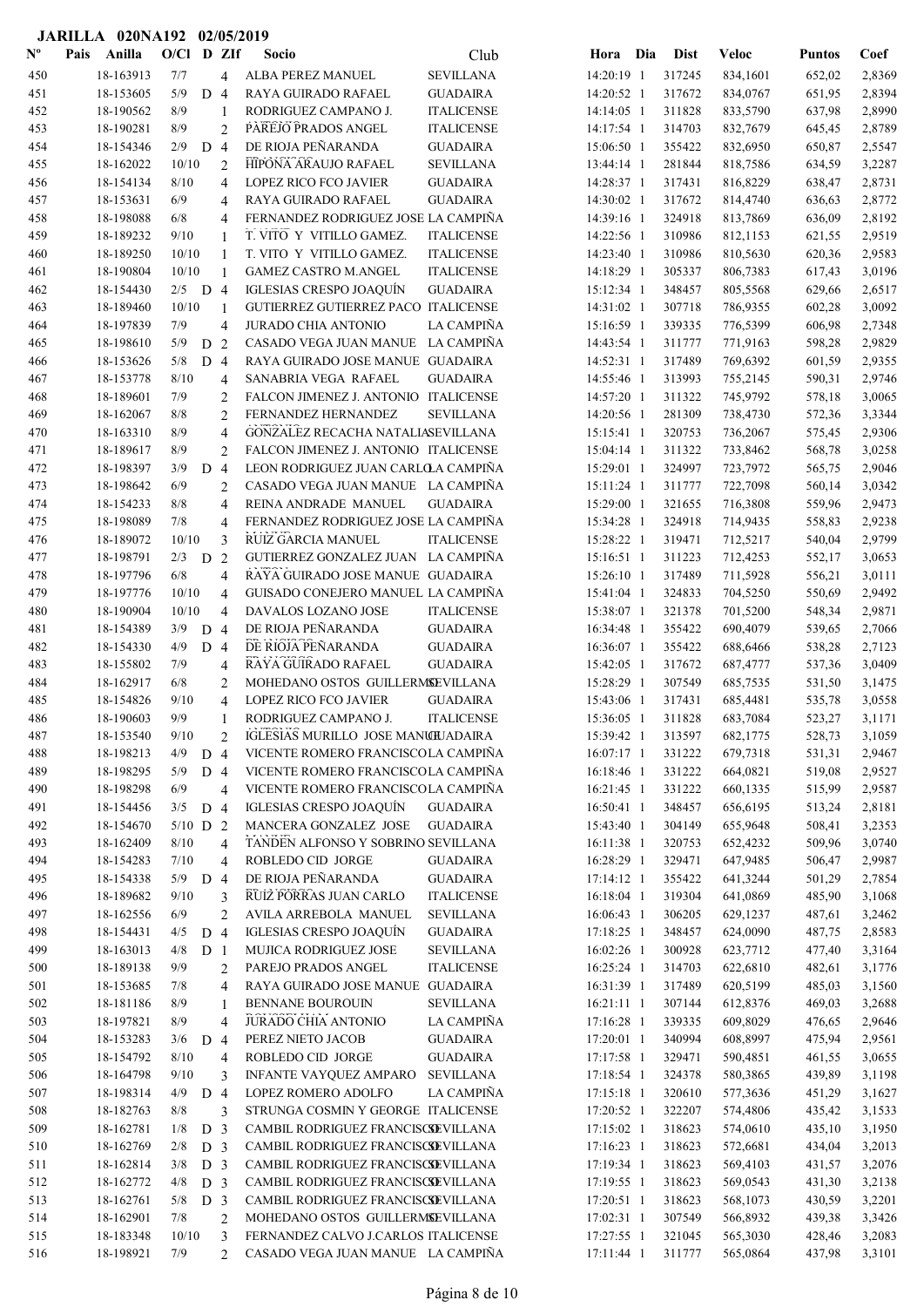|                           |      | JARILLA 020NA192 02/05/2019 |              |                |                     |                                                                           |                          |     |                  |                      |                  |                  |
|---------------------------|------|-----------------------------|--------------|----------------|---------------------|---------------------------------------------------------------------------|--------------------------|-----|------------------|----------------------|------------------|------------------|
| $\mathbf{N}^{\mathbf{o}}$ | Pais | Anilla                      | O/Cl D ZIf   |                |                     | Socio<br>Club                                                             | Hora                     | Dia | <b>Dist</b>      | <b>Veloc</b>         | <b>Puntos</b>    | Coef             |
| 517                       |      | 18-154471                   | 5/5          | D <sub>4</sub> |                     | <b>GUADAIRA</b><br><b>IGLESIAS CRESPO JOAQUÍN</b>                         | 18:16:54 1               |     | 348457           | 564,8517             | 441,51           | 2,9674           |
| 518                       |      | 18-162588                   | 7/9          |                | $\overline{c}$      | AVILA ARREBOLA MANUEL<br><b>SEVILLANA</b>                                 | 17:02:07 1               |     | 306205           | 564,8323             | 437,78           | 3,3834           |
| 519                       |      | 18-162776                   | 6/8          |                | 3                   | CAMBIL RODRIGUEZ FRANCISCSEVILLANA                                        | 17:24:39 1               |     | 318623           | 564,2841             | 427,69           | 3,2578           |
| 520                       |      | 18-154692                   | 6/10         |                | $\overline{c}$      | MANCERA GONZALEZ JOSE<br><b>GUADAIRA</b>                                  | 17:11:59 1               |     | 304149           | 551,0112             | 427,07           | 3,4194           |
| 521                       |      | 18-199116                   | 5/9          | D              | $\overline{4}$      | LOPEZ ROMERO ADOLFO<br>LA CAMPIÑA                                         | 17:51:59 1               |     | 320610           | 541,5862             | 423,33           | 3,2501           |
| 522                       |      | 18-154640                   | 4/6          | D 4            |                     | PEREZ NIETO JACOB<br><b>GUADAIRA</b>                                      | 18:30:32 1               |     | 340994           | 540,8025             | 422,71           | 3,0616           |
| 523                       |      | 18-198389                   | 4/9          | D <sub>4</sub> |                     | LEON RODRIGUEZ JUAN CARLOLA CAMPIÑA                                       | 18:01:23 1               |     | 324997           | 540,4157             | 422,41           | 3,2185           |
| 524                       |      | 18-198229                   | 7/9          |                | 4                   | VICENTE ROMERO FRANCISCOLA CAMPIÑA                                        | 18:20:19 1               |     | 331222           | 533,9563             | 417,36           | 3,1640           |
| 525                       |      | 18-181166                   | 9/9          |                | 1                   | <b>BENNANE BOUROUIN</b><br><b>SEVILLANA</b>                               | 17:43:06 1               |     | 307144           | 526,7433             | 403,14           | 3,4186           |
| 526                       |      | 18-198922                   | 8/9          |                | 2                   | CASADO VEGA JUAN MANUE LA CAMPIÑA                                         | 17:52:29 1               |     | 311777           | 526,2207             | 407,85           | 3,3742           |
| 527                       |      | 18-189678                   | 10/10        |                | 3                   | <b>RUIZ PORRAS JUAN CARLO</b><br><b>ITALICENSE</b>                        | 18:07:41 1               |     | 319304           | 525,4447             | 398,25           | 3,3009           |
| 528                       |      | 18-198378                   | 6/9          |                | 4                   | LOPEZ ROMERO ADOLFO<br><b>LA CAMPIÑA</b>                                  | 18:17:25 1               |     | 320610           | 519,2766             | 405,89           | 3,2937           |
| 529                       |      | 18-198256                   | 8/9          |                | 4                   | VICENTE ROMERO FRANCISCOLA CAMPIÑA                                        | 18:47:40 1               |     | 331222           | 511,4081             | 399,74           | 3,1942           |
| 530                       |      | 18-153651                   | 8/9          |                | 4                   | RAYA GUIRADO RAFAEL<br><b>GUADAIRA</b>                                    | 18:23:17 1               |     | 317672           | 509,6751             | 398,38           | 3,3368           |
| 531                       |      | 18-198158                   | 10/10        |                | $\overline{c}$      | <b>JIMENEZ DIZ JOAQUIN</b><br>LA CAMPIÑA                                  | 18:02:10 1               |     | 302777           | 502,8126             | 389,71           | 3,5075           |
| 532                       |      | 18-198067                   | 8/9          |                | $\overline{4}$      | SUAREZ GONZALEZ FRANCISCOA CAMPIÑA                                        | 18:47:40 1               |     | 325155           | 502,0407             | 392,42           | 3,2723           |
| 533                       |      | 18-163026                   | 5/8          | D              | $\overline{1}$      | MUJICA RODRIGUEZ JOSE<br><b>SEVILLANA</b>                                 | 18:02:42 1               |     | 300928           | 499,2998             | 382,13           | 3,5424           |
| 534                       |      | 18-154706                   | 7/10         |                | $\overline{2}$      | MANCERA GONZALEZ JOSE<br><b>GUADAIRA</b>                                  | 18:16:56 1               |     | 304149           | 493,0014             | 382,10           | 3,5114           |
| 535                       |      | 18-162707                   | 10/10        |                | $\mathbf{1}$        | RODRIGUEZ YAGUE JOSE LUIS SEVILLANA                                       | 18:43:51 1               |     | 316888           | 492,1767             | 376,68           | 3,3766           |
| 536                       |      | 18-198253                   | 9/9          |                | $\overline{4}$      | VICENTE ROMERO FRANCISCOLA CAMPIÑA                                        | 19:15:01 1               |     | 331222           | 490,6871             | 383,54           | 3,2365           |
| 537                       |      | 18-198403                   | 5/9          | D <sub>4</sub> |                     | LEON RODRIGUEZ JUAN CARLO A CAMPIÑA                                       | 19:11:12 1               |     | 324997           | 484,2029             | 378,47           | 3,3046           |
| 538                       |      | 18-154354                   | 6/9          |                | 4                   | DE RIOJA PEÑARANDA<br><b>GUADAIRA</b>                                     | 20:19:43 1               |     | 355422           | 480,4840             | 375,57           | 3,0274           |
| 539                       |      | 18-162911                   | 8/8          |                | 2                   | MOHEDANO OSTOS GUILLERMSEVILLANA                                          | 18:41:57 1               |     | 307549           | 479,0856             | 371,32           | 3,5051           |
| 540                       |      | 18-163506                   | 10/10<br>9/9 |                | 3                   | <b>INFANTE VAYQUEZ AMPARO</b><br><b>SEVILLANA</b>                         | 19:17:22 1               |     | 324378<br>298254 | 478,8810             | 362,96           | 3,3294           |
| 541                       |      | 18-224280<br>18-163005      | 6/8          |                | $\overline{c}$<br>1 | T. HERMANOS DOMINGUEZ<br><b>ITALICENSE</b><br><b>SEVILLANA</b>            | 18:23:15 1<br>18:35:35 1 |     | 300928           | 478,5463<br>473,4674 | 370,90           | 3,6278<br>3,6022 |
| 542<br>543                |      | 18-163011                   | 7/8          |                | 1                   | <b>MUJICA RODRIGUEZ JOSE</b><br>MUJICA RODRIGUEZ JOSE<br><b>SEVILLANA</b> | 18:37:31 1               |     | 300928           | 472,0316             | 362,36<br>361,26 | 3,6088           |
| 544                       |      | 18-153919                   | 7/9          |                | $\overline{c}$      | ROLDAN SOLIS AQUILINO<br><b>GUADAIRA</b>                                  | 19:05:59 1               |     | 314019           | 471,5118             | 365,45           | 3,4648           |
| 545                       |      | 18-154639                   | 5/6          | D              | $\overline{4}$      | PEREZ NIETO JACOB<br><b>GUADAIRA</b>                                      | 20:04:20 1               |     | 340994           | 470,7694             | 367,97           | 3,1965           |
| 546                       |      | 18-198021                   | 9/9          |                | 4                   | SUAREZ GONZALEZ FRANCISCOA CAMPIÑA                                        | 19:41:14 1               |     | 325155           | 463,6902             | 362,44           | 3,3584           |
| 547                       |      | 18-191124                   | 9/10         |                | $\overline{4}$      | FUENTECILLA SANTOS MANUELTALICENSE                                        | 19:29:57 1               |     | 318765           | 462,0117             | 361,13           | 3,4320           |
| 548                       |      | 18-189612                   | 9/9          |                | $\overline{2}$      | FALCON JIMENEZ J. ANTONIO ITALICENSE                                      | 19:15:34 1               |     | 311322           | 460,8309             | 357,17           | 3,5205           |
| 549                       |      | 18-154369                   | 7/9          |                | 4                   | DE RIOJA PEÑARANDA<br><b>GUADAIRA</b>                                     | 20:52:38 1               |     | 355422           | 460,0138             | 359,57           | 3,0893           |
| 550                       |      | 18-163051                   | 3/6          | D <sub>1</sub> |                     | RODRIGUEZ HERNANDEZ JUANEVILLANA                                          | 19:02:39 1               |     | 304578           | 459,6363             | 351,78           | 3,6116           |
| 551                       |      | 18-164022                   | 9/9          |                | 4                   | GONZALEZ RECACHA NATALIASEVILLANA                                         | 19:38:46 1               |     | 320753           | 459,0273             | 358,79           | 3,4357           |
| 552                       |      | 18-163356                   | 9/10         |                | 3                   | <b>TANDEN HNOS. INFANTE</b><br><b>SEVILLANA</b>                           | 19:56:16 1               |     | 324077           | 452,4530             | 342,93           | 3,4066           |
| 553                       |      | 18-198374                   | 7/9          |                | 4                   | LA CAMPIÑA<br>LOPEZ ROMERO ADOLFO                                         | 19:49:12 1               |     | 320610           | 452,0728             | 353,36           | 3,4497           |
| 554                       |      | 18-154671                   | 8/10         |                | 2                   | MANCERA GONZALEZ JOSE<br><b>GUADAIRA</b>                                  | 19:13:18 1               |     | 304149           | 451,7288             | 350,12           | 3,6430           |
| 555                       |      | 18-155807                   | 9/9          |                | 4                   | RAYA GUIRADO RAFAEL<br><b>GUADAIRA</b>                                    | 19:47:07 1               |     | 317672           | 449,2498             | 351,15           | 3,4942           |
| 556                       |      | 18-198416                   | 6/9          |                | 4                   | LEON RODRIGUEZ JUAN CARLO A CAMPIÑA                                       | 20:10:57 1               |     | 324997           | 444,6228             | 347,54           | 3,4216           |
| 557                       |      | 18-199003                   | 8/8          |                | 4                   | FERNANDEZ RODRIGUEZ JOSE LA CAMPIÑA                                       | 20:11:37 1               |     | 324918           | 444,1096             | 347,13           | 3,4286           |
| 558                       |      | 18-162795                   | 7/8          |                | 3                   | CAMBIL RODRIGUEZ FRANCISCSEVILLANA                                        | 19:58:05 1               |     | 318623           | 443,7131             | 336,30           | 3,5026           |
| 559                       |      | 18-154979                   | 9/10         |                | $\overline{2}$      | MANCERA GONZALEZ JOSE<br><b>GUADAIRA</b>                                  | 19:26:00 1               |     | 304149           | 443,3659             | 343,63           | 3,6758           |
| 560                       |      | 18-162986                   | 8/8          |                | $\mathbf{1}$        | MUJICA RODRIGUEZ JOSE<br><b>SEVILLANA</b>                                 | 19:21:09 1               |     | 300928           | 441,7940             | 338,12           | 3,7218           |
| 561                       |      | 18-198816                   | 3/3          | D              | 2                   | GUTIERREZ GONZALEZ JUAN LA CAMPIÑA                                        | 19:45:45 1               |     | 311223           | 440,9819             | 341,79           | 3,6051           |
| 562                       |      | 18-181596                   | 7/8          |                | 3                   | CLARO CONTRERAS Fº JAVIER ITALICENSE                                      | 20:08:01 1               |     | 319654           | 439,0751             | 332,79           | 3,5163           |
| 563                       |      | 18-154247                   | 9/10         |                | $\overline{4}$      | ROBLEDO CID JORGE<br>GUADAIRA                                             | 20:30:50 1               |     | 329471           | 438,8071             | 342,99           | 3,4176           |
| 564                       |      | 18-162810                   | 8/8          |                | 3                   | CAMBIL RODRIGUEZ FRANCISCSEVILLANA                                        | 20:22:55 1               |     | 318623           | 428,8812             | 325,06           | 3,5402           |
| 565                       |      | 18-153593                   | 8/8          |                | 4                   | RAYA GUIRADO JOSE MANUE GUADAIRA                                          | 20:32:09 1               |     | 317489           | 422,1086             | 329,94           | 3,5592           |
| 566                       |      | 18-163056                   | 4/6          | D <sub>1</sub> |                     | RODRIGUEZ HERNANDEZ JUANSEVILLANA                                         | 20:16:41 1               |     | 304578           | 413,4449             | 316,43           | 3,7166           |
| 567                       |      | 18-198317                   | $8/9$        |                | 4                   | LOPEZ ROMERO ADOLFO<br>LA CAMPIÑA                                         | 20:58:55 1               |     | 320610           | 411,6101             | 321,73           | 3,5370           |
| 568                       |      | 18-190479                   | 8/9          |                | 1                   | RODRIGUEZ MORENO MANUELITALICENSE                                         | 20:45:41 1               |     | 312441           | 408,0551             | 312,30           | 3,6359           |
| 569                       |      | 18-163396                   | 10/10        |                | 3                   | TANDEN HNOS. INFANTE<br><b>SEVILLANA</b>                                  | 21:31:15 1               |     | 324077           | 399,4786             | 302,78           | 3,5115           |
| 570                       |      | 18-163275                   | 9/10         |                | 4                   | TANDEN ALFONSO Y SOBRINO SEVILLANA                                        | 21:27:57 1               |     | 320753           | 396,9961             | 310,31           | 3,5541           |
| 571                       |      | 18-190461                   | 9/9          |                | $\mathbf{1}$        | RODRIGUEZ MORENO MANUELITALICENSE                                         | 21:23:14 1               |     | 312441           | 388,9791             | 297,70           | 3,6551           |
| 572                       |      | 18-189218                   | 10/10        |                | $\mathbf{1}$        | ARENAS GUTIERREZ MIGUEL ITALICENSE                                        | 21:03:33 1               |     | 302811           | 386,4603             | 295,77           | 3,7779           |
| 573                       |      | 18-189110                   | 4/4          | D <sub>1</sub> |                     | LERDO DE TEJADA PEREZ DE ITALICENSE                                       | 21:31:50 1               |     | 310776           | 382,8076             | 292,98           | 3,6875           |
| 574                       |      | 18-163075                   | 5/6          | D <sub>1</sub> |                     | RODRIGUEZ HERNANDEZ JUANSEVILLANA                                         | 21:24:02 1               |     | 304578           | 378,8127             | 289,92           | 3,7691           |
| 575                       |      | 18-154374                   | 8/9          |                | 4                   | DE RIOJA PEÑARANDA<br><b>GUADAIRA</b>                                     | 08:42:33 2               |     | 355422           | 377,8874             | 295,37           | 3,2356           |
| 576                       |      | 18-192389                   | 9/9          |                | 4                   | JURADO CHIA ANTONIO<br>LA CAMPIÑA                                         | 08:08:33 2               |     | 339335           | 374,3147             | 292,58           | 3,3949           |
| 577                       |      | 18-153796                   | 9/10         |                | 4                   | SANABRIA VEGA RAFAEL<br><b>GUADAIRA</b>                                   | 07:26:46 2               |     | 313993           | 363,0956             | 283,81           | 3,6752           |
| 578                       |      | 18-153744                   | 10/10        |                | $\overline{c}$      | IGLESIAS MURILLO JOSE MANUILADAIRA                                        | 07:31:10 2               |     | 313597           | 360,8019             | 279,64           | 3,6863           |
| 579                       |      | 18-198415                   | 7/9          |                | 4                   | LEON RODRIGUEZ JUAN CARLOLA CAMPIÑA                                       | 08:10:00 2               |     | 324997           | 357,9262             | 279,77           | 3,5631           |
| 580                       |      | 18-154327                   | 9/9          |                | 4                   | DE RIOJA PEÑARANDA<br><b>GUADAIRA</b>                                     | 09:48:06 2               |     | 355422           | 353,2671             | 276,13           | 3,2637           |
| 581                       |      | 18-181987                   | 10/10        |                | $\overline{4}$      | FUENTECILLA SANTOS MANUELTALICENSE                                        | 08:04:23 2               |     | 318765           | 353,2479             | 276,11           | 3,6453           |
| 582                       |      | 18-190799                   | 8/8          |                | 3                   | CLARO CONTRERAS Fº JAVIER ITALICENSE                                      | 08:16:29 2               |     | 319654           | 349,5460             | 264,93           | 3,6414           |
| 583                       |      | 18-154135                   | 10/10        |                | $\overline{4}$      | <b>LOPEZ RICO FCO JAVIER</b><br><b>GUADAIRA</b>                           | 08:22:32 2               |     | 317431           | 344,8338             | 269,54           | 3,6732           |